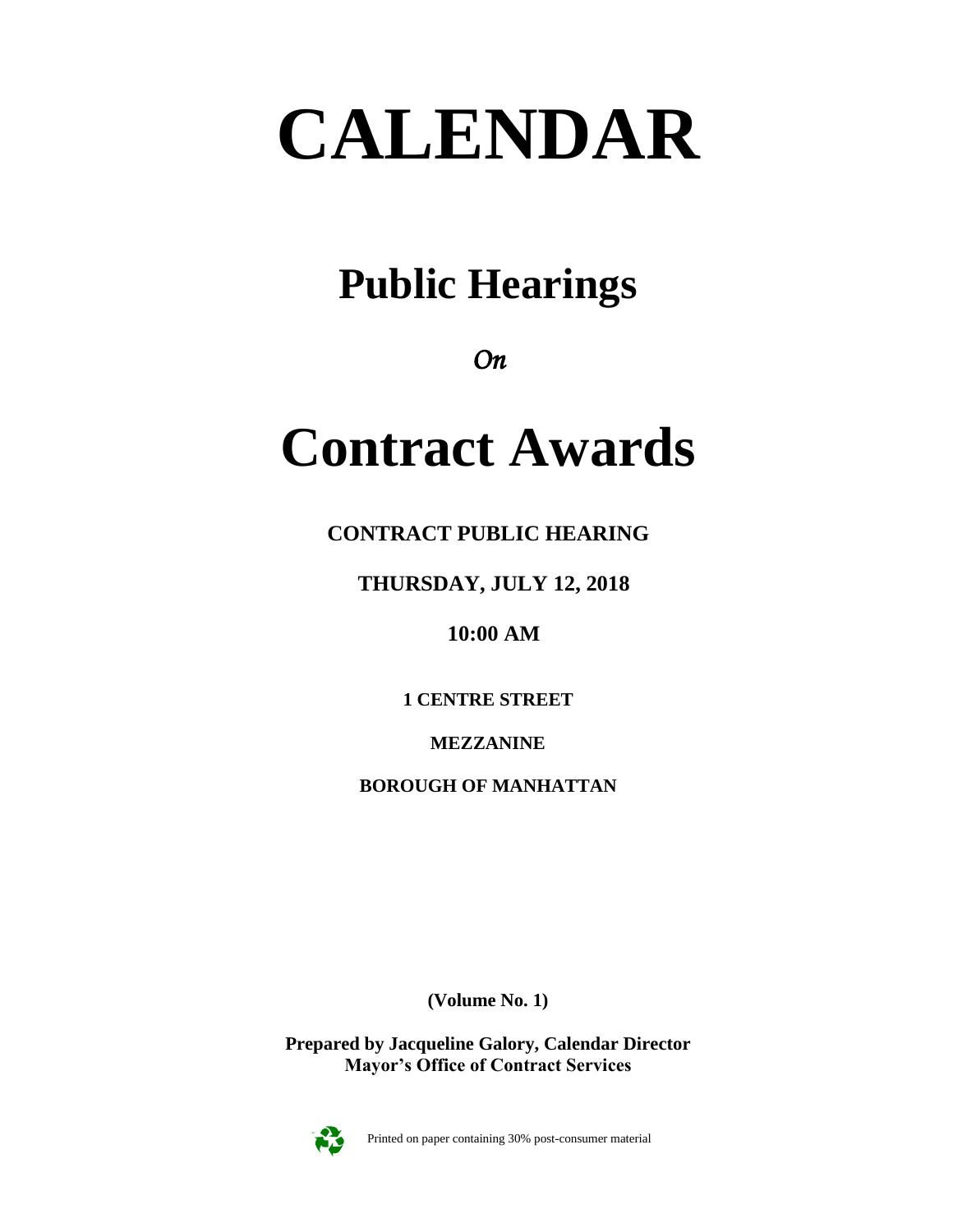# **Order of Business and Index**

# **Volume No. 1**

| 1. Contract Public Hearing Procedure                 | 3  |
|------------------------------------------------------|----|
| 2. Public Hearing on Awards of Contracts             | 5  |
| <b>Citywide Administrative Services</b>              | 5  |
| <b>Correction</b>                                    | 5  |
| <b>Criminal Justice</b>                              | 6  |
| <b>Design and Construction</b>                       | 9  |
| <b>Finance</b>                                       | 11 |
| <b>Fire</b>                                          | 12 |
| <b>Health and Mental Hygiene</b>                     | 12 |
| <b>Homeless Services</b>                             | 13 |
| <b>Housing Preservation and Development</b>          | 15 |
| <b>Human Resources Administration</b>                | 15 |
| <b>Information Technology and Telecommunications</b> | 18 |
| <b>Parks and Recreation</b>                          | 19 |
| <b>Police</b>                                        | 19 |
| <b>Transportation</b>                                | 20 |
|                                                      |    |

**NOTE: This location is accessible to individuals using wheelchairs or other mobility devices. For further information on accessibility or to make a request for accommodations, such as sign language interpretation services, please contact the Mayor's Office of Contract Services (MOCS) via e-mail at [DisabilityAffairs@mocs.nyc.gov](mailto:DisabilityAffairs@mocs.nyc.gov) or via phone at (212) 788-0010. Any person requiring reasonable accommodation for the public hearing should contact MOCS at least three (3) business days in advance of the hearing to ensure availability.**

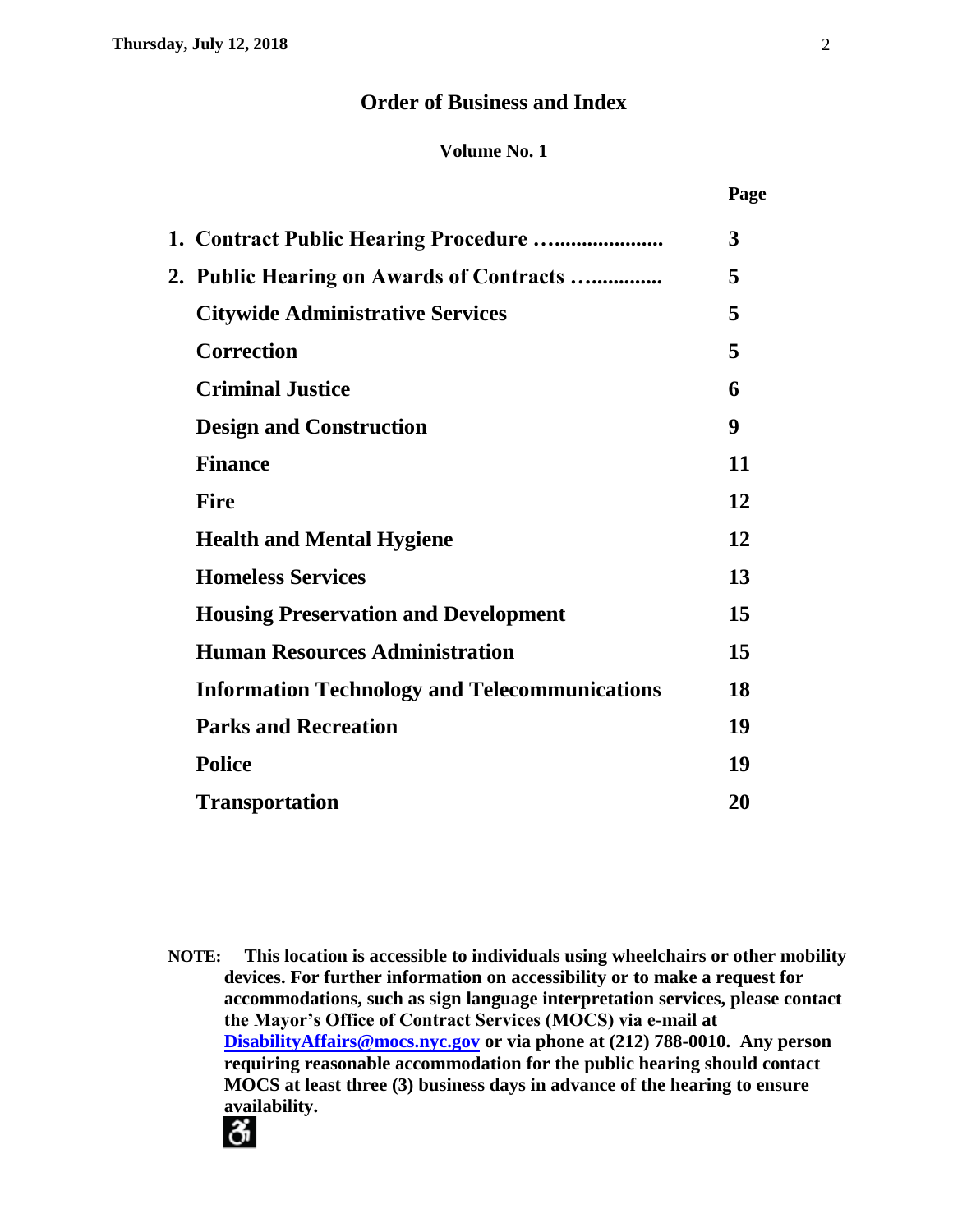# **CONTRACT PUBLIC HEARING PROCEDURE**

**Pursuant to Section 326 of the New York City Charter and Section 2-11 of the Procurement Policy Board Rules, a public hearing must be held to receive testimony before an Agency may award any contract over \$100,000, unless exempted by the New York City Charter or the Procurement Policy Board Rules. The Hearings will take place on Thursdays at 10:00 AM, and other days, times and locations, as warranted.**

**These hearings are being held under the aegis of the Mayor's Office of Contract Services. Each hearing to be conducted today is listed in this calendar and has been publicly advertised in the City Record prior to this hearing, in accordance with the New York City Charter and the Procurement Policy Board Rules. Advance copies of the printed calendar were provided to the City's elected officials, Community Boards and a cross-section of daily and community newspapers. In addition, draft copies of the proposed contracts or extracts of the draft contracts' scope, specifications, terms and conditions were available for public inspection at the contracting City Agency.**

**The procedures and format of the hearing are as follows:**

- **\* Each Agency will conduct its own hearings and hear testimony for its contracts. The designated representative of the Agency will preside over the hearing.**
- **\* Each contract will be considered separately or in appropriate groupings.**
- **\* In order to ensure a timely and effective Hearing, all items for which there will not be testimony will be heard on the first reading of the Calendar. All items for which there will be testimony will be heard on the second reading of the Calendar. In each case, contracts will be heard in the order of the printed Calendar.**
- **\* Any person attending the hearing who wishes to testify is invited to do so, on a first-come, first-serve basis, when the particular item is called.**
- **\* Testimony will be limited to three (3) minutes and will be timed by the Hearing Secretary and a speaker will be heard only once on a particular item.**
- **\* Written testimony, if any, is to be provided to the Hearing Secretary, prior to the close of the hearing.**
- **\* Any person who wishes to testify should complete a hearing testimony slip. They are available from the Clerk sitting by the Speaker's microphone. When testifying, the witness is to state his or her name and affiliation, if any.**
- **\* Pursuant to the Procurement Policy Board Rules, the Agency Representative conducting the hearing is not permitted to make commitments to make changes in the proposed contract during the hearing. The purpose of the hearing is to enable the Agency to hear testimony from the public regarding the proposed contract. However, testimony received must be considered by the Agency after the hearing is concluded and before the Agency makes its final contract award.**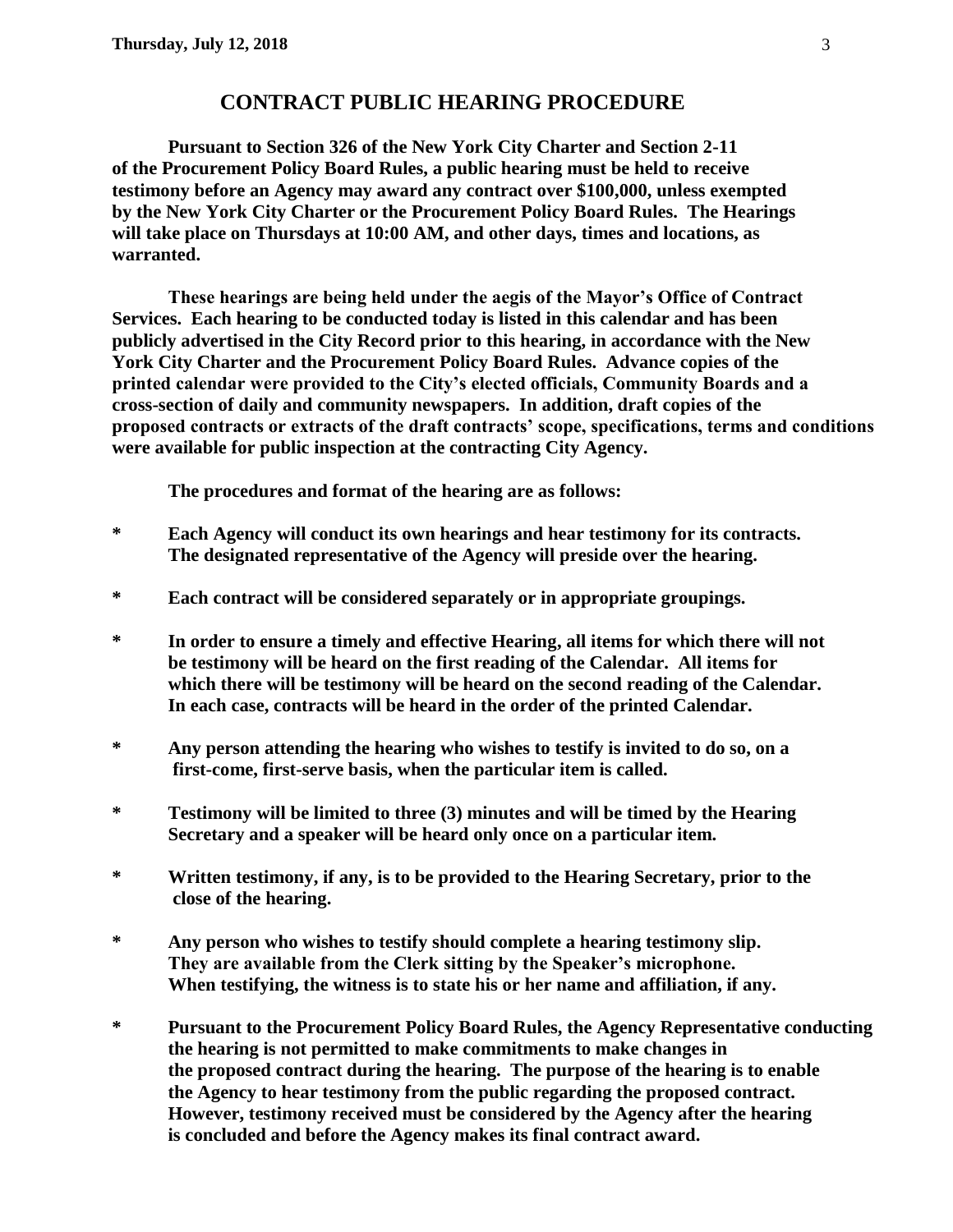- **\* Witnesses will limit their testimony to making statements for the record and answering any questions asked by the Agency Representative. If further information is needed from the Agency, the Agency should be contacted directly in writing.**
- **\* After an item is considered, the hearing on the item will either be closed or continued to a subsequently scheduled session. In addition, the item may be withdrawn by the Agency or placed on a subsequent reading of the calendar. In all cases, the determination will be at the discretion of the Agency Representative, who presides over the hearing.**
- **\* A Transcript will be made of the proceedings.**

**On each reading of the Calendar, after all of the items for one Agency have been called by the Agency Representative, the Hearing Secretary will have the next Agency's Representative begin the hearing for his or her Agency. The hearings will continue in this manner until the Calendar is completed.**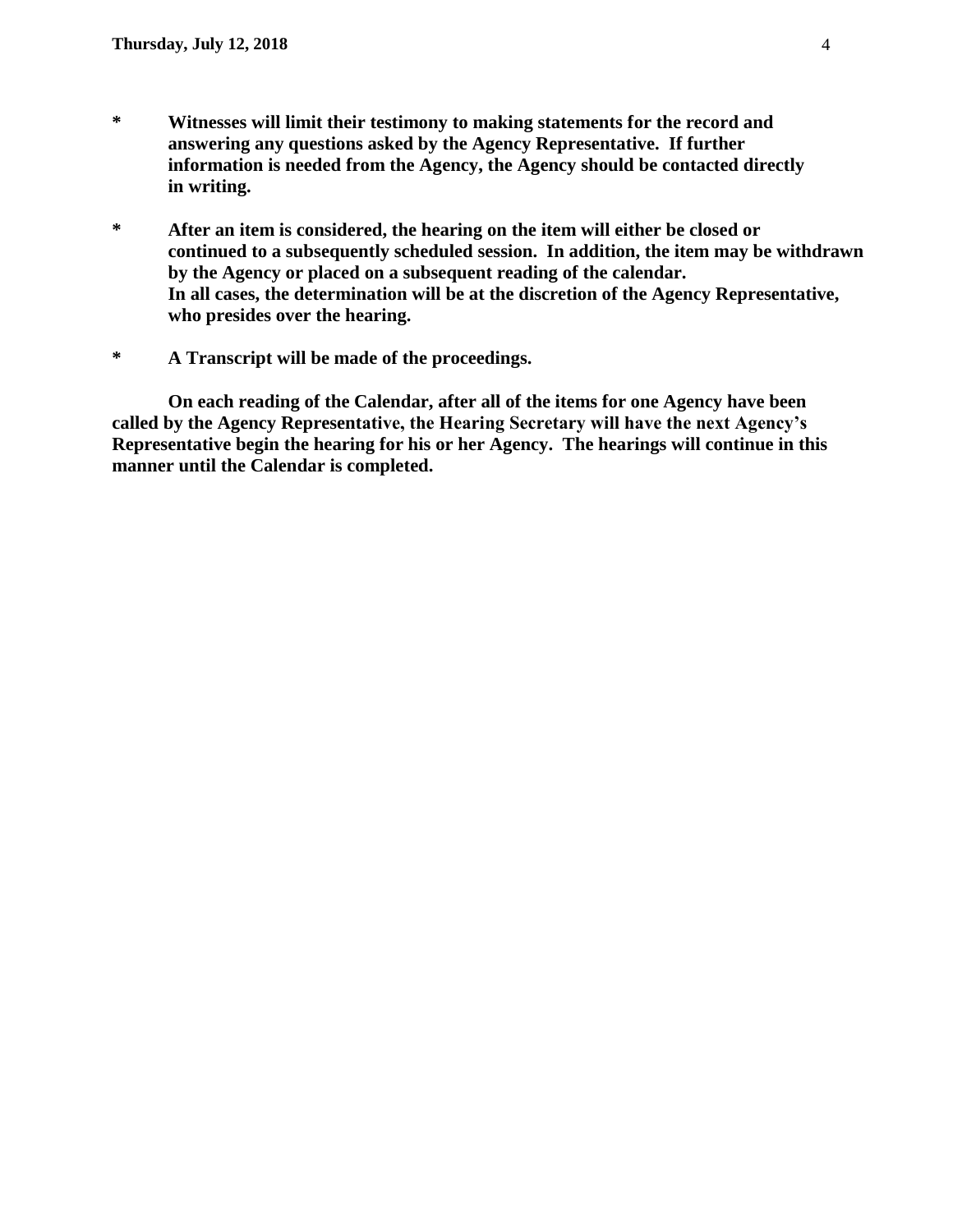# **THURSDAY, JULY 12, 2018**

# **CONTRACT PUBLIC HEARING**

#### **DEPARTMENT OF CITYWIDE ADMINISTRATIVE SERVICES**

**No. 1**

**R – 1669**

**PUBLIC HEARING** in the matter of a proposed contract between the Department of Citywide Administrative Services of the City of New York, on behalf of the City's Department of Environmental Protection (DEP), and PP Systems, Inc., 110 Haverhill Road, Suite 301, Amesbury, MA 01913, **for Aquatic Biological Monitoring Systems**. The proposed contract is in the amount of \$177,475.00. The term of the contract will be one year from the date of Notice of Award. E-PIN #: 82617S0002001.

The proposed contractor has been selected by Sole Source Procurement Method, pursuant to Section 3-05 of the Procurement Policy Board Rules.

A draft copy of the proposed contract may be inspected at the Office of Citywide Procurement, Vendor Relation Unit, 1 Centre Street, 18th Floor, New York, NY 10007, on business days, excluding Legal Holidays, from June 29, 2018 to July 12, 2018, between the hours of 9:00 AM and 4:00 PM.

Close the hearing.

#### **DEPARTMENT OF CORRECTION**

#### **No. 2**

#### **R – 1670**

**PUBLIC HEARING** in the matter of a proposed Purchase Order/Contract between the Department of Correction of the City of New York and Compulink Technologies Inc., located at 260 West 39th Street, Suite 302, New York, NY 10018, **for Network Cables & Supplies**. The amount of this Purchase Order/Contract will be \$149,181.22. The term will be from contract registration to June 30, 2019. Tracking #: 2-1602-0378-2018.

The Vendor has been selected pursuant to Section 3-12 (e) of the Procurement Policy Board Rules.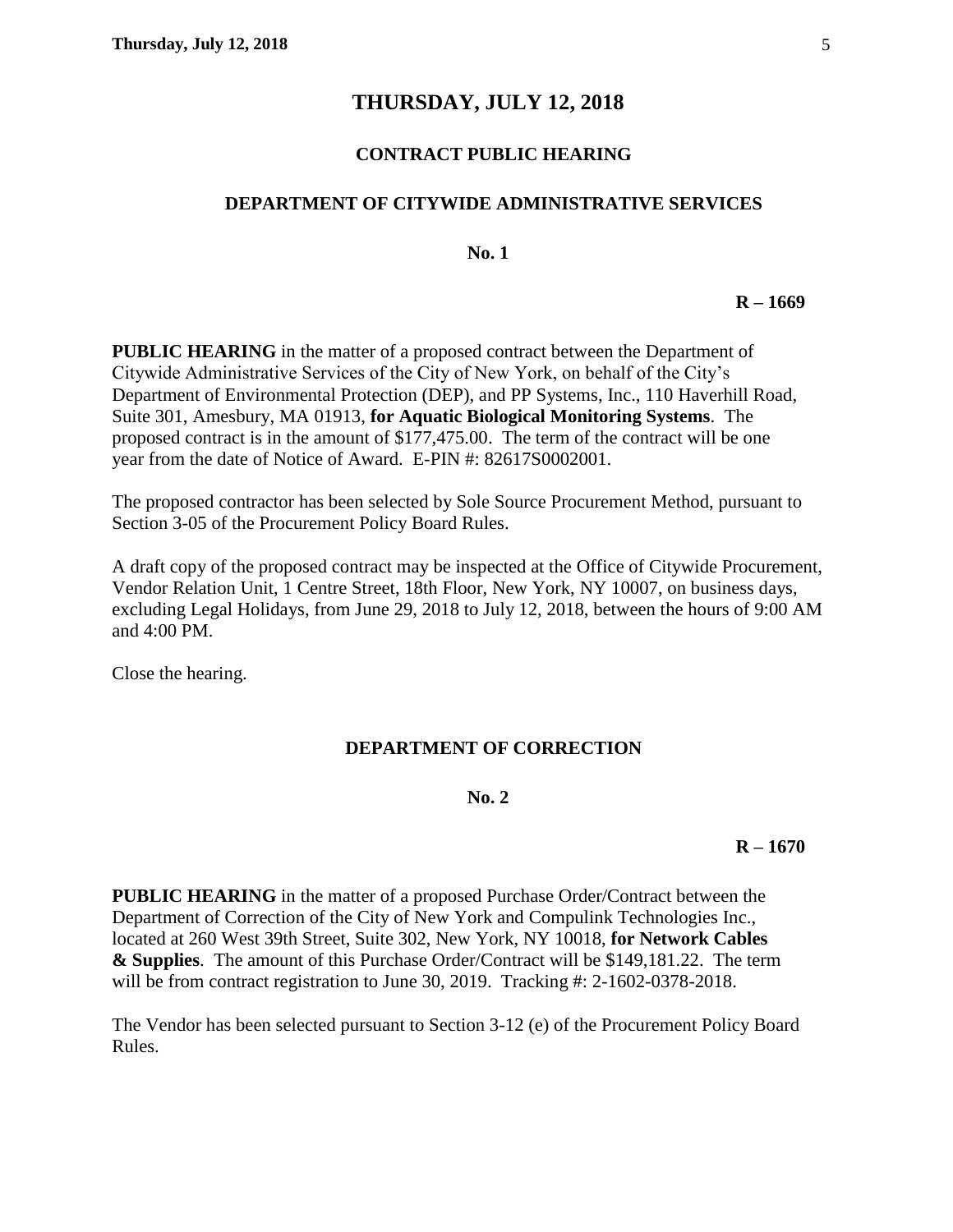A draft copy of the Purchase Order/Contract will be available for public inspection at the Office of NYC Department of Correction, Central Office of Procurement, 75-20 Astoria Blvd., Suite 160, East Elmhurst, NY 11370, from June 29, 2018 to July 12, 2018, excluding weekends and Holidays, from 9:00 AM and 4:00 PM.

Close the hearing.

#### **MAYOR'S OFFICE OF CRIMINAL JUSTICE**

#### **No. 3**

#### **R – 1687**

**PUBLIC HEARING** in the matter of a proposed contract between the Mayor's Office of Criminal Justice (MOCJ) and Bronx Defenders, located at 360 E 161st Street, Bronx, NY 10451, **to provide constitutionally-mandated criminal trial defense services for indigent people who cannot afford representation**.The contract term shall be from October 1, 2018 to June 30, 2021, with two twoyear options to renew for the period July 1, 2021 to June 30, 2023 and July 1, 2023 to June 30, 2025. The contract shall be in an amount not to exceed \$44,663,155.00. E-PIN #: 00217I0001004.

The proposed contractor was selected through HHS ACCELERATOR, pursuant to Section 3-16 of the Procurement Policy Board Rules.

The proposed contract shall be available for inspection by members of the public between June 29, 2018 and July 12, 2018, excluding Saturdays, Sundays and Holidays, during the hours of 9:00 AM and 12:00 PM and 2:00 PM and 4:00 PM, at 1 Centre Street, Room 1012N, New York, NY 10007.

Close the hearing.

# **No. 4**

#### **R – 1688**

**PUBLIC HEARING** in the matter of a proposed contract between the Mayor's Office of Criminal Justice (MOCJ) and Brooklyn Defender Services, located at 177 Livingston Street, Brooklyn, NY 11201, **to provide constitutionally-mandated criminal trial defense services for indigent people who cannot afford representation**.The contract term shall be from October 1, 2018 to June 30, 2021, with two two-year options to renew for the period July 1, 2021 to June 30, 2023 and July 1, 2023 to June 30, 2025. The contract shall be in an amount not to exceed \$66,320,908.00. E-PIN #: 00217I0001001.

The proposed contractor was selected through HHS ACCELERATOR, pursuant to Section 3-16 of the Procurement Policy Board Rules.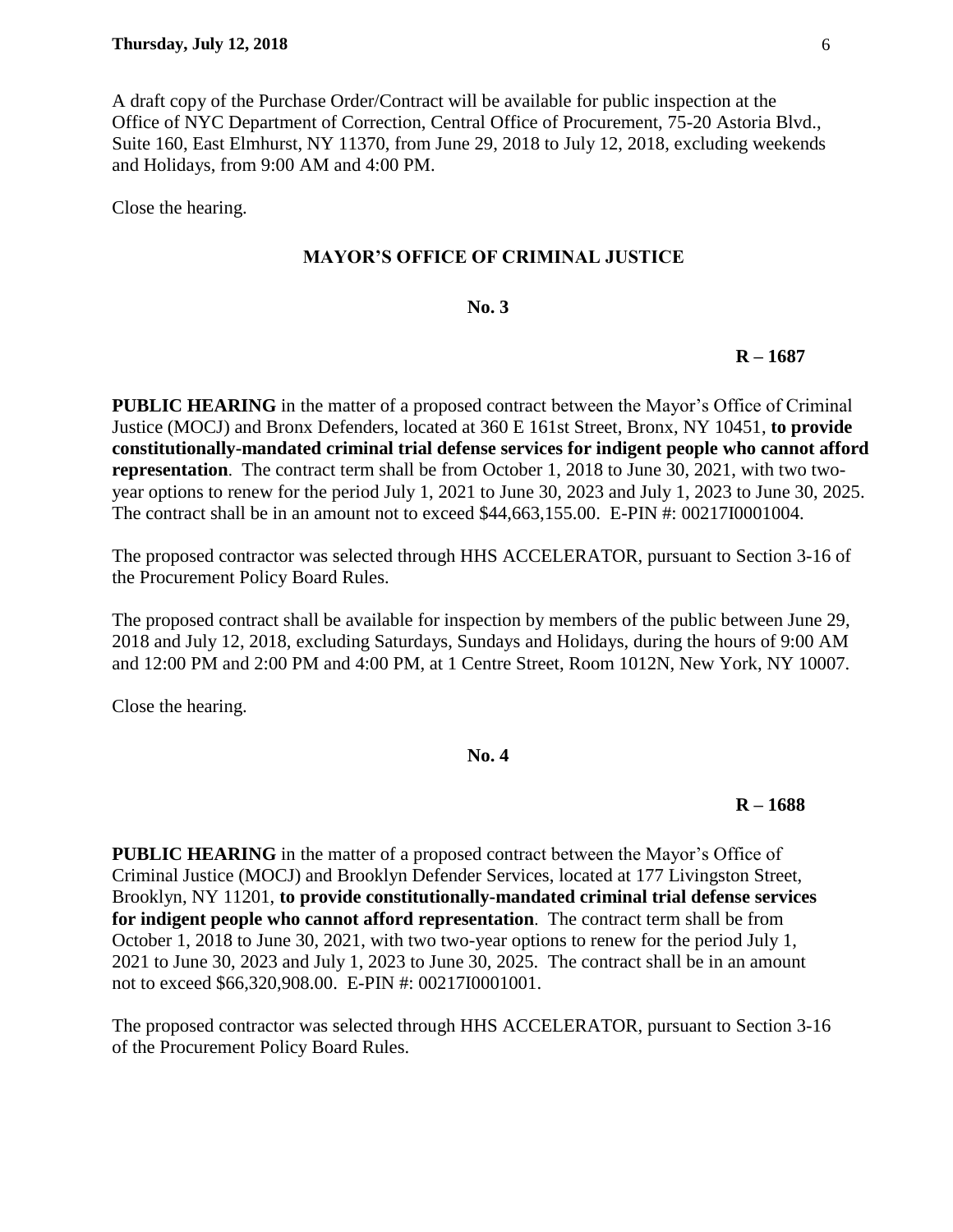A draft copy of the proposed contract shall be available for inspection by members of the public between June 29, 2018 and July 12, 2018, excluding Saturdays, Sundays and Holidays, during the hours of 9:00 AM and 12:00 PM and 2:00 PM and 4:00 PM, at 1 Centre Street, Room 1012N, New York, NY 10007.

Close the hearing.

# **No. 5**

# **R – 1683**

**PUBLIC HEARING** in the matter of a proposed contract between the Mayor's Office of Criminal Justice (MOCJ) and The Legal Aid Society, located at 199 Water Street, New York, NY 10007**, to provide constitutionally-mandated criminal trial defense services for indigent people who cannot afford representation**. The contract term shall be from October 1, 2018 to June 30, 2021, with two two-year options to renew for the period July 1, 2021 to June 30, 2023 and July 1, 2023 to June 30, 2025. The contract shall be in an amount not to exceed \$268,993,814.00. E-PIN #: 00217I0001002.

The proposed contractor was selected through HHS ACCELERATOR, pursuant to Section 3-16 of the Procurement Policy Board Rules.

A draft copy of the proposed contract shall be available for inspection by members of the public between June 29, 2018 and July 12, 2018, excluding Saturdays, Sundays and Holidays, during the hours of 9:00 AM and 12:00 PM and 2:00 PM and 4:00 PM, at 1 Centre Street, Room 1012N, New York, NY 10007.

Close the hearing.

#### **No. 6**

# **R – 1682**

**PUBLIC HEARING** in the matter of a proposed contract between the Mayor's Office of Criminal Justice (MOCJ) and Neighborhood Defender Service, located at 317 Lenox Avenue, New York, NY 10027, **to provide constitutionally-mandated criminal trial defense services for indigent people who cannot afford representation**. The contract term shall be from October 1, 2018 to June 30, 2021, with two two-year options to renew for the period July 1, 2021 to June 30, 2023 and July 1, 2023 to June 30, 2025. The contract shall be in an amount not to exceed \$18,534,395.00. E-PIN #: 00217I0001005.

The proposed contractor was selected through HHS ACCELERATOR, pursuant to Section 3-16 of the Procurement Policy Board Rules.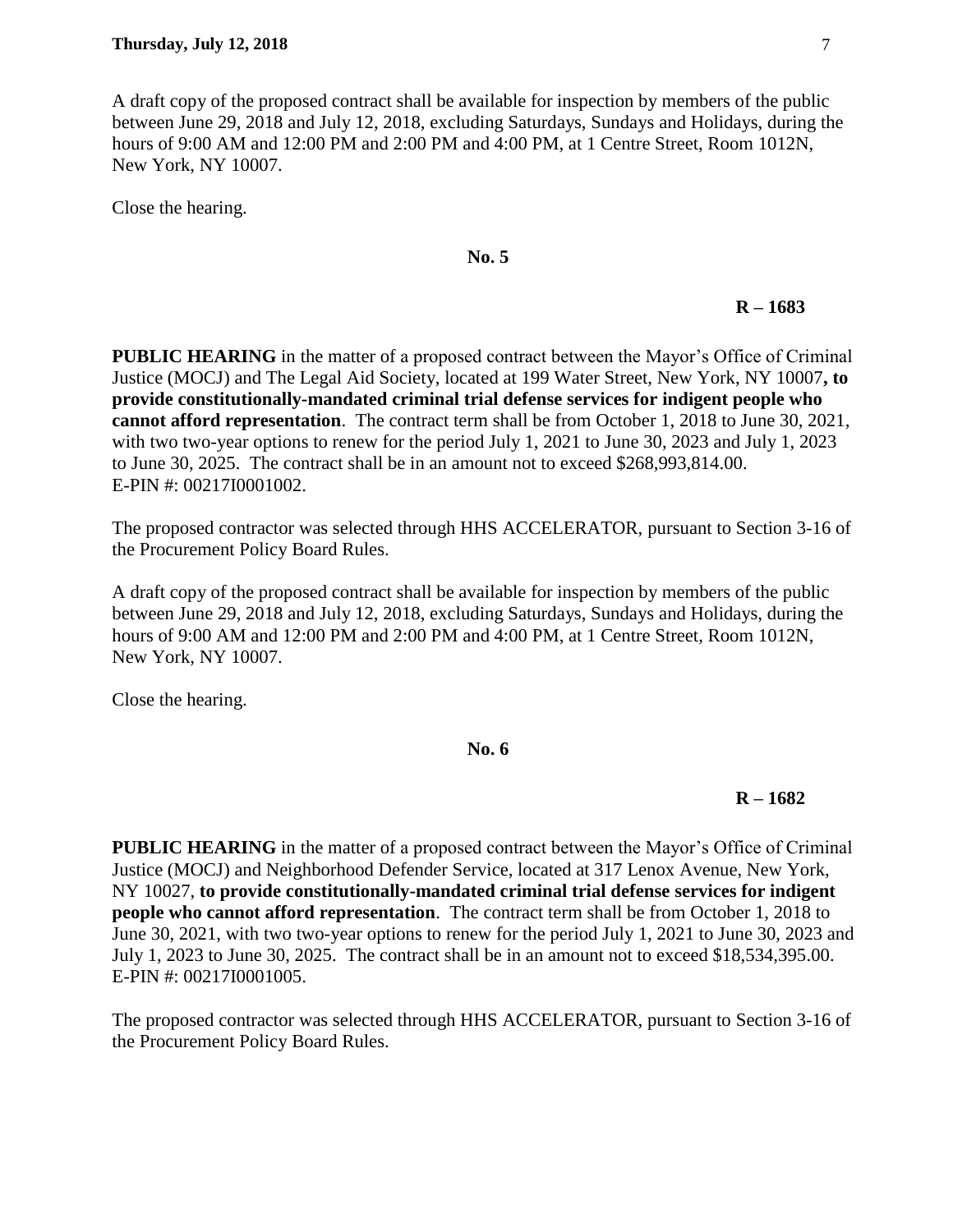A draft copy of the proposed contract shall be available for inspection by members of the public between June 29, 2018 and July 12, 2018, excluding Saturdays, Sundays and Holidays, during the hours of 9:00 AM and 12:00 PM and 2:00 PM and 4:00 PM, at 1 Centre Street, Room 1012N, New York, NY 10007.

Close the hearing.

# **No. 7**

#### **R – 1689**

**PUBLIC HEARING** in the matter of a proposed contract between the Mayor's Office of Criminal Justice (MOCJ) and New York County Defender Services, located at 225 Broadway, New York, NY 10007, **to provide constitutionally-mandated criminal trial defense services for indigent people who cannot afford representation**. The contract term shall be from October 1, 2018 to June 30, 2021, with two two-year options to renew for the period July 1, 2021 to June 30, 2023 and July 1, 2023 to June 30, 2025. The contract shall be in an amount not to exceed \$32,500,085.00. E-PIN #: 00217I0001003.

The proposed contractor was selected through HHS ACCELERATOR, pursuant to Section 3-16 of the Procurement Policy Board Rules.

A draft copy of the proposed contract shall be available for inspection by members of the public between June 29, 2018 and July 12, 2018, excluding Saturdays, Sundays and Holidays, during the hours of 9:00 AM and 12:00 PM and 2:00 PM and 4:00 PM, at 1 Centre Street, Room 1012N, New York, NY 10007.

Close the hearing.

#### **No. 8**

# **R – 1690**

**PUBLIC HEARING** in the matter of a proposed contract between the Mayor's Office of Criminal Justice (MOCJ) and Queens Law Associates, located at 11821 Queens Boulevard, Suite 212, Queens, NY 11375, **to provide constitutionally-mandated criminal trial defense services for indigent people who cannot afford representation**.The contract term shall be from October 1, 2018 to June 30, 2021, with two two-year options to renew for the period July 1, 2021 to June 30, 2023 and July 1, 2023 to June 30, 2025. The contract shall be in an amount not to exceed \$39,410,603.00. E-PIN #: 00217I0001006.

The proposed contractor was selected through HHS ACCELERATOR, pursuant to Section 3-16 of the Procurement Policy Board Rules.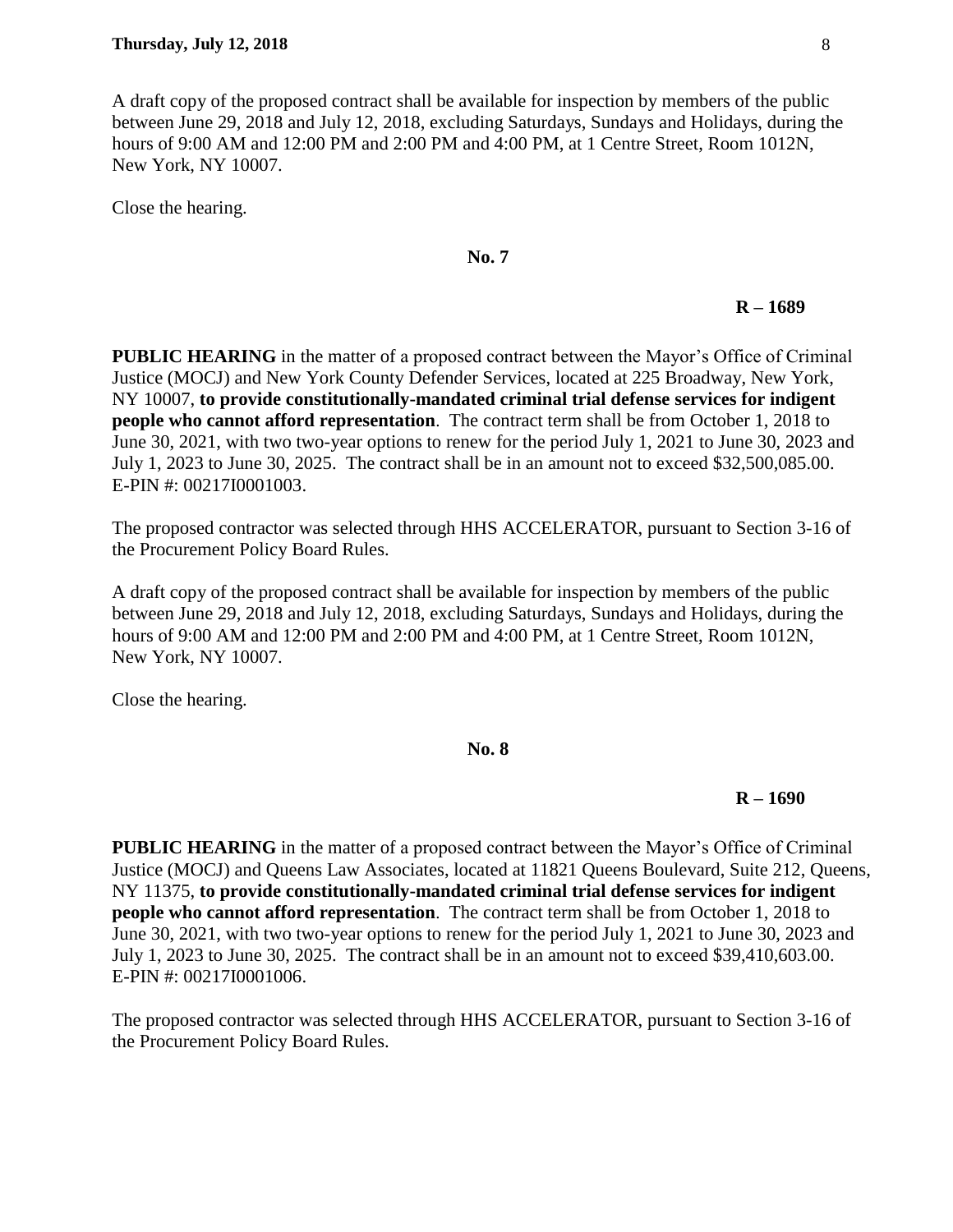A draft copy of the proposed contract shall be available for inspection by members of the public between June 29, 2018 and July 12, 2018, excluding Saturdays, Sundays and Holidays, during the hours of 9:00 AM and 12:00 PM and 2:00 PM and 4:00 PM, at 1 Centre Street, Room 1012N, New York, NY 10007.

Close the hearing.

# **No. 9**

# **R – 1681**

**PUBLIC HEARING** in the matter of a proposed contract between the Mayor's Office of Criminal Justice (MOCJ) and Safe Horizon, located at 2 Lafayette Street, New York, NY 10007**, to provide supervised visitation services to non-custodial parents in domestic violence cases in Queens**. The contract term shall be from October 1, 2018 to September 30, 2020, with two two-year options to renew from October 1, 2020 to September 30, 2022 and from October 1, 2022 to September 30, 2024. The contract shall be in an amount not to exceed \$280,800.00. E-PIN #: 00218N0003001.

The proposed contract is being procured through Negotiated Acquisition method, pursuant to Section 3-04 of the Procurement Policy Board Rules.

A draft copy of the proposed contract shall be available for inspection by members of the public between June 29, 2018 and July 12, 2018, excluding Saturdays, Sundays and Holidays, during the hours of 9:00 AM and 12:00 PM and 2:00 PM and 4:00 PM at 1 Centre Street, Room 1012N, New York, NY 10007.

Close the hearing.

# **DEPARTMENT OF DESIGN AND CONSTRUCTION**

#### **No. 10**

# **R – 1679**

**PUBLIC HEARING** in the matter of a proposed contract between the Department of Design and Construction of the City of New York and PMS Construction Management Corp., 92 North Avenue, New Rochelle, NY 10801, **for PW348-71, CM/Design Build for Replacement and Upgrading of Petroleum Storage Tanks, Borough of Manhattan**. The contract amount shall be \$28,026,750.00. The contract term shall be 1,095 Consecutive Calendar Days from the date of registration. PIN #: 8502016VP0038P, E-PIN #: 85016P0023002.

The proposed consultant has been selected by Competitive Sealed Proposal Method, pursuant to Section 3-03 of the Procurement Policy Board Rules.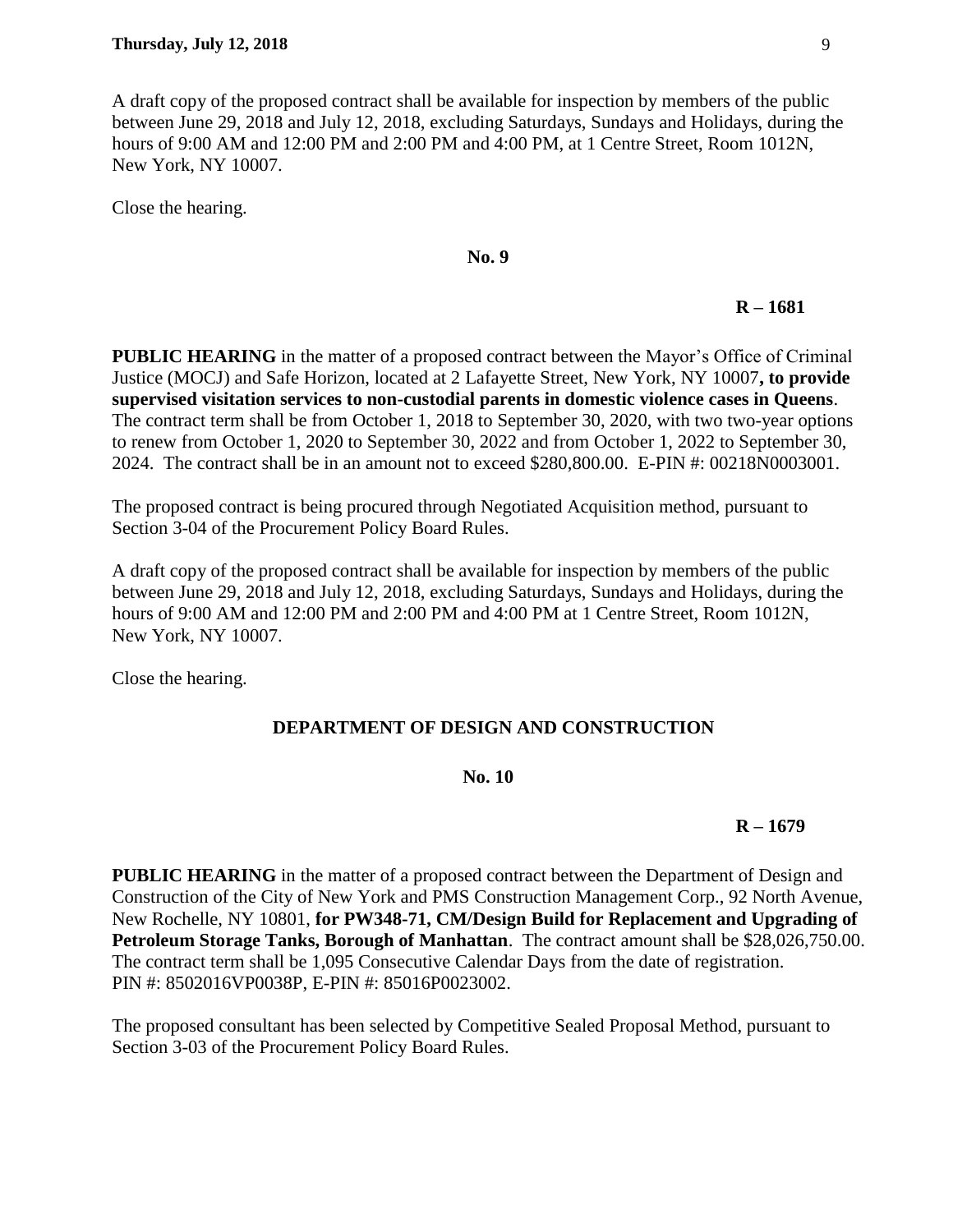A draft copy of the proposed contract is available for public inspection at the Department of Design and Construction, Professional Contracts Section, 30-30 Thomson Avenue, Fourth Floor, Long Island City, NY 11101, from June 29, 2018 to July 12, 2018, excluding Saturdays, Sundays and Holidays, from 9:00 AM to 4:00 PM. Contact Jeanette Cheung at (718) 391-1298.

Close the hearing.

# **No. 11**

# **R – 1676**

**PUBLIC HEARING** in the matter of a proposed contract between the Department of Design and Construction of the City of New York and Richmond Medical Center d/b/a Richmond University Medical Center, 355 Bard Avenue, Staten Island, NY 10310, **for Project 850 HLRNRUMCE, for purchases of a Vehicle for Richmond Medical Center d/b/a Richmond University Medical Center**. The contract amount shall be \$243,902.00. The contract term shall be five years from the date of registration. PIN #: 8502018HL1280D, E-PIN #: 85018L0001001.

The proposed consultant is being funded through the Staten Island Borough President's office by means of line appropriation discretionary funding, pursuant to Section 1-02 (e) of the Procurement Policy Board Rules.

A draft copy of the proposed contract is available for public inspection at the Department of Design and Construction, Legal Division, 30-30 Thomson Avenue, Fourth Floor, Long Island City, NY 11101, from June 29, 2018 to July 12, 2018, excluding Saturdays, Sundays and Holidays, from 9:00 AM to 4:00 PM. Contact Bruce Rudolph at (718) 391-1732.

Close the hearing.

# **No. 12**

# **R – 1673**

**PUBLIC HEARING** in the matter of a proposed contract between the Department of Design and Construction of the City of New York and St. Francis College, 180 Remsen Street, Brooklyn, NY 11201, **for Project 850 PWKNFRAN, for reimbursement of IT Equipment**. The contract amount shall be \$370,563.00. The contract term shall be five years from the date of registration. PIN #: 8502018PW0009D, E-PIN #: 85018L0024001.

The proposed consultant is being funded through the City Council's office by means of line appropriation discretionary funding, pursuant to Section 1-02 (e) of the Procurement Policy Board Rules.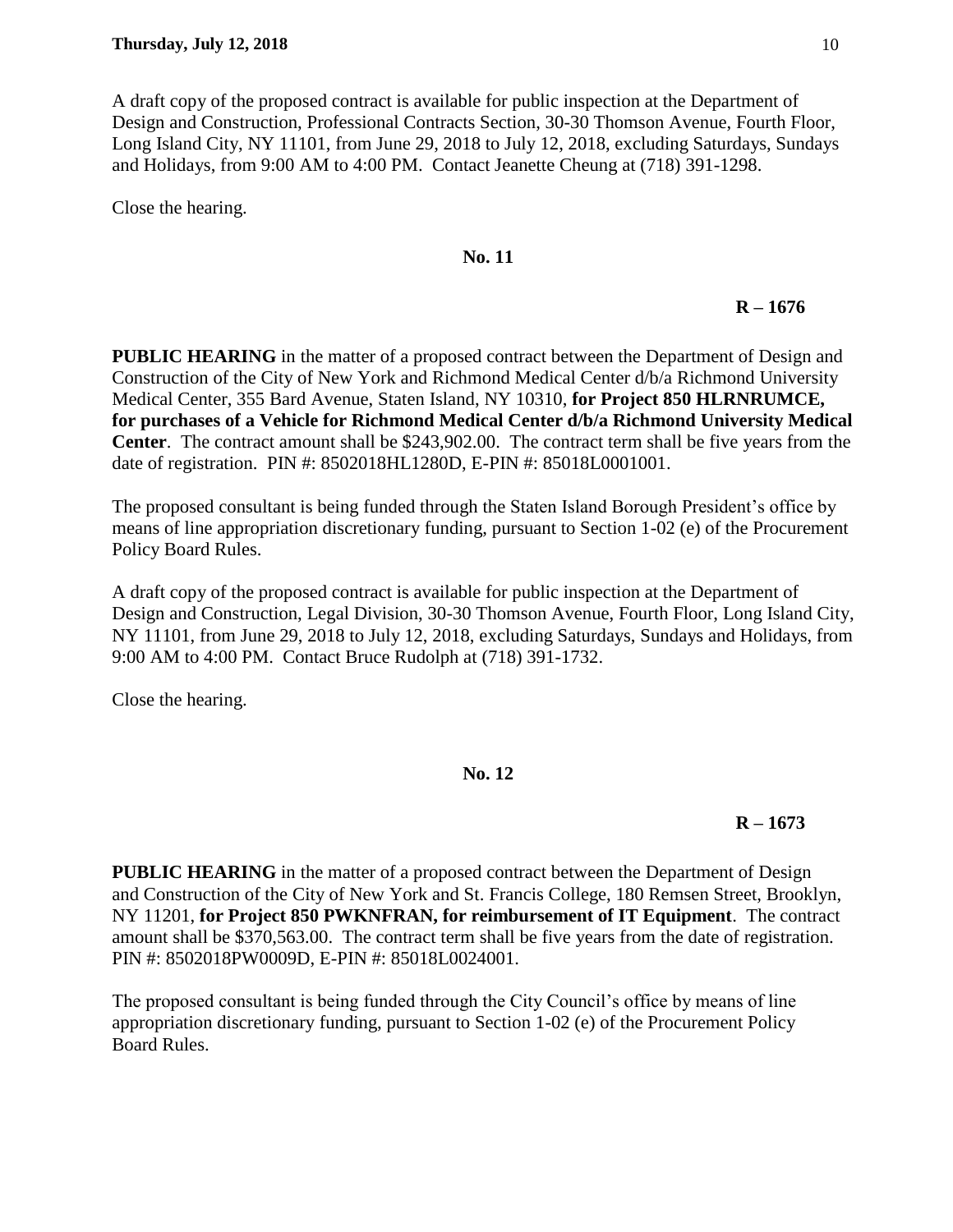A draft copy of the proposed contract is available for public inspection at the Department of Design and Construction, Legal Division, 30-30 Thomson Avenue, Fourth Floor, Long Island City, NY 11101, from June 29, 2018 to July 12, 2018, excluding Saturdays, Sundays and Holidays, from 9:00 AM to 4:00 PM. Contact Bruce Rudolph at (718) 391-1732.

Close the hearing.

# **No. 13**

# **R – 1678**

**PUBLIC HEARING** in the matter of a proposed contract between the Department of Design and Construction of the City of New York and Tectonic Engineering & Surveying Consultants P.C., 118-35 Queens Boulevard, Floor 10, Suite 1000, Forest Hills, NY 11375, **for HWK614D, Resident Engineering Inspection Services for the Reconstruction of Bergen Avenue Area-Phase D, Borough of Brooklyn**. The contract amount shall be \$9,111,480.00. The contract term shall be 1,580 Consecutive Calendar Days from the date set forth in the Notice to Proceed. PIN #: 8502018HW0002P, E-PIN #: 85018P0006001.

The proposed consultant has been selected by Competitive Sealed Proposal Method, pursuant to Section 3-03 of the Procurement Policy Board Rules.

A draft copy of the proposed contract is available for public inspection at the Department of Design and Construction, Professional Contracts Section, 30-30 Thomson Avenue, Fourth Floor, Long Island City, NY 11101, from June 29, 2018 to July 12, 2018, excluding Saturdays, Sundays and Holidays, from 9:00 AM to 4:00 PM. Contact Lisa Rigatti at (718) 391-2520.

Close the hearing.

# **DEPARTMENT OF FINANCE**

# **No. 14**

# **R – 1694**

**PUBLIC HEARING** in the matter of a proposed Purchase Order/Contract between the Department of Finance and Interior Move Consultants, Inc., located at 5 West 19th Street, 2nd Floor, New York, NY 10011, **for the provision of Relocation Consulting Services**. The contract amount is not to exceed \$150,000.00. The Contract term shall be from July 1, 2018 through June 30, 2019. PIN #: 83618IM0004.

The Vendor has been selected pursuant to Section 3-12 (e) of the Procurement Policy Board Rules.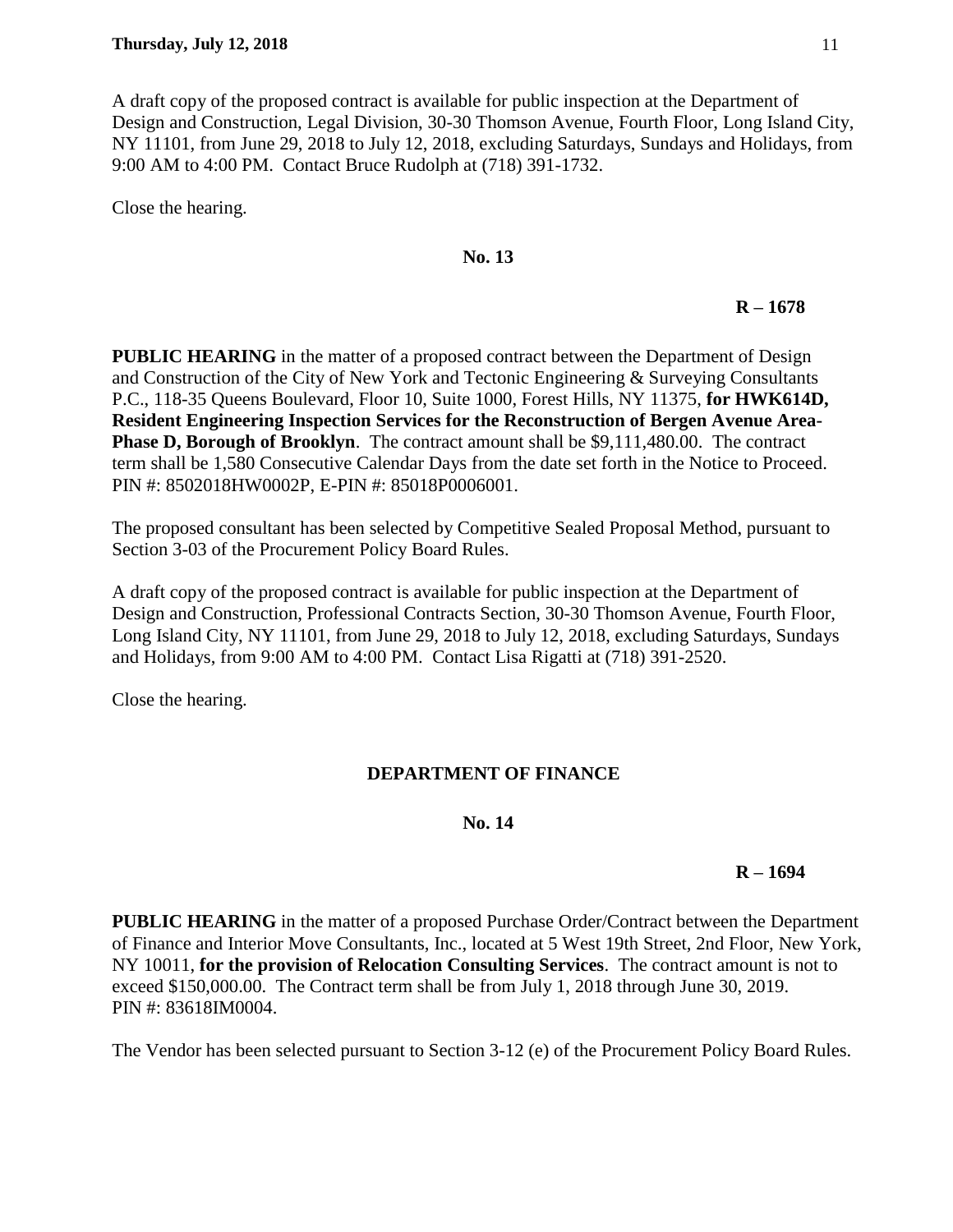A draft copy of the Purchase Order/Contract will be available at the Department of Finance, 1 Centre Street, New York, NY 10007, 10th Floor, from June 29, 2018 to July 12, 2018, exclusive of Saturdays, Sundays and Holidays, from 10:00 AM to 3:00 PM.

Close the hearing.

# **FIRE DEPARTMENT**

# **No. 15**

# **R – 1691**

**PUBLIC HEARING** in the matter of a proposed contract between the Fire Department of the City of New York and Prutech Solutions, Inc., 22 Cortlandt Street, Suite #1631, New York, NY 10007, **for the provision of contractor services for the Fire Department Technology Support Center**. The contract amount shall be \$25,700,094.80. The contract term shall be for five years from the date of written notice to proceed. E-PIN #: 05717P0004001, PIN #: 057170001113.

The proposed contractor has been selected by Competitive Sealed Proposal Method, pursuant to Section 3-03 of the Procurement Policy Board Rules.

A draft copy of the proposed contract is available for public inspection at the Fire Department of the City of New York, 9 MetroTech Center, Brooklyn, NY 11201, Room 5S-11, on business days, exclusive of Holidays, from June 29, 2018 to July 12, 2018, between the hours of 9:00 AM and 5:00 PM.

Close the hearing.

# **DEPARTMENT OF HEALTH AND MENTAL HYGIENE**

# **No. 16**

# **R – 1677**

**PUBLIC HEARING** in the matter of a proposed contract between the Department of Health and Mental Hygiene and Animal Care and Control of New York City dba Animal Care Centers of NYC (ACC), located at 11 Park Place, Suite 805, New York, NY 10007, **to operate and provide animal care services at five full service shelters, one in each Borough; to operate admissions centers in The Bronx and Queens until full services shelters are available; to operate field services; and to purchase and build a full service shelter in Queens**. The contract amount shall be \$1,487,966,471.00. The contract term shall be from September 1, 2018 to August 31, 2052. E-PIN #: 81618N0003001.

The proposed Contractor has been selected by Negotiated Acquisition, pursuant to Section 3-04 of the Procurement Policy Board Rules.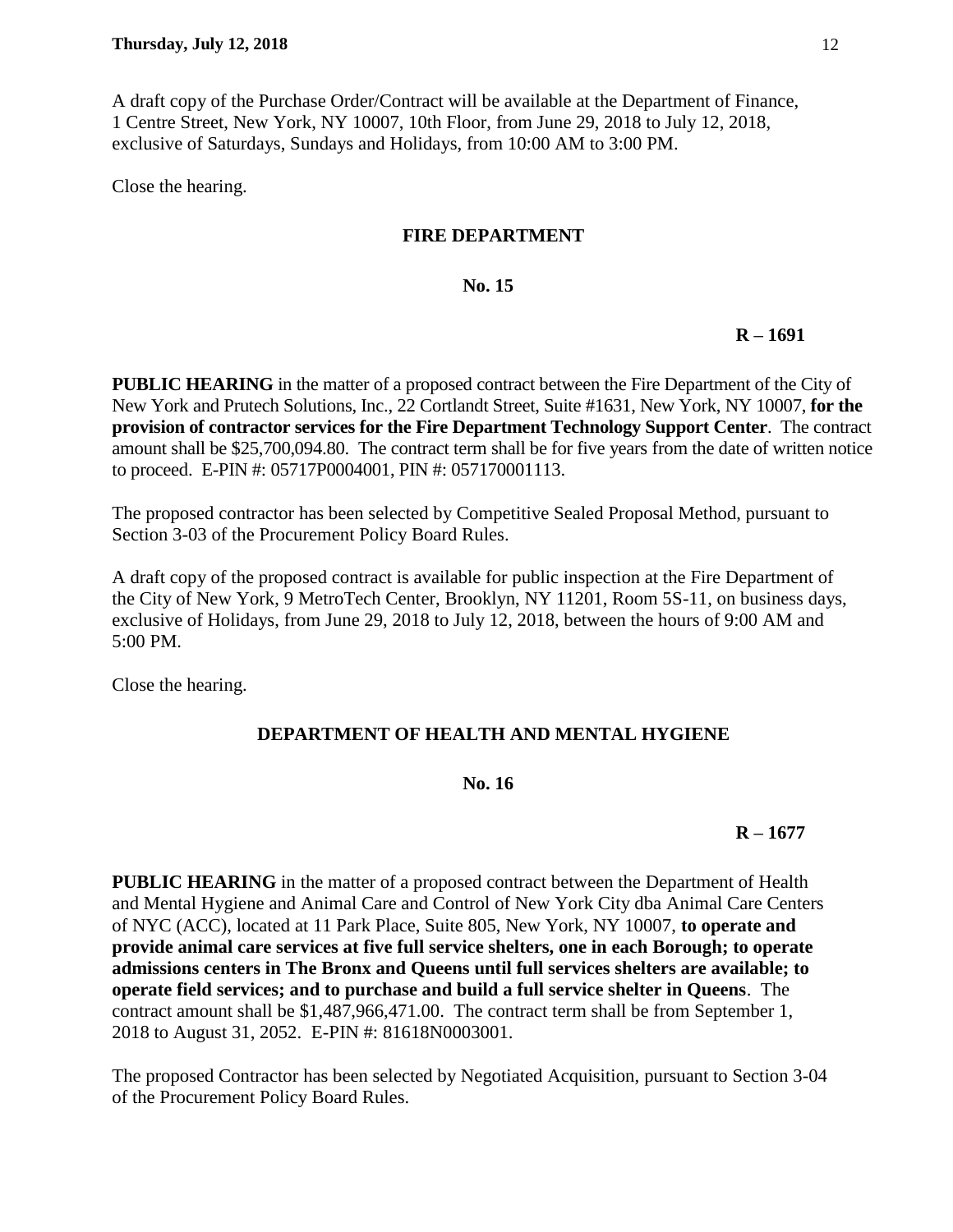A draft copy of the proposed contract is available for public inspection at the New York City Department of Health and Mental Hygiene, Office of Contracts, 42-09 28th Street, 17th Floor, Long Island City, NY 11101, from June 29, 2018 to July 12, 2018, excluding weekends and Holidays, between the hours of 10:00 AM and 4:00 PM (EST).

Close the hearing.

# **No. 17**

# **R – 1695**

**PUBLIC HEARING** in the matter of a proposed contract between the Department of Health and Mental Hygiene and Richmond Medical Center, located at 355 Bard Avenue, Staten Island, NY 10310, **to provide an outpatient chemical dependency program offering culturally and linguistically appropriate treatment services to youth ages 14-21 who meet diagnostic criteria for substance use disorders**. The contract amount will be \$8,100,000.00. The term of this contract shall be from July 1, 2018 to June 30, 2027. PIN #: 19AS009801R0X00, E-PIN #: 81617R0003001.

The proposed contractor was selected by Required Authorized Source Method, pursuant to Section 1-02 (d)(2) of the Procurement Policy Board Rules.

A draft copy of the proposed contract is available for public inspection at the New York City Department of Health and Mental Hygiene, Office of the Agency Chief Contracting Officer, 42-09 28th Street, 17th Floor, Long Island City, NY 11101, from June 29, 2018 to July 12, 2018, excluding Saturdays, Sundays and Holidays, between the hours of 10:00 AM and 4:00 PM.

Close the hearing.

# **DEPARTMENT OF HOMELESS SERVICES**

# **No. 18**

# **R – 1698**

**PUBLIC HEARING** in the matter of a proposed contract between the Department of Homeless Services of the City of New York and the contractor listed below, **to develop and operate a Stand Alone Transitional Residence for Homeless Families with Children**. The term of this contract will be from August 1, 2018 to June 30, 2023 with one option to renew from July 1, 2023 to June 30, 2027.

| <b>Vendor/Address</b>     | <b>Site Address</b>  | $E-PIN#$      | Amount          |
|---------------------------|----------------------|---------------|-----------------|
| Core Services Group, Inc. | 323 East 19th Street | 07110P0002236 | \$23,304,019.00 |
| 45 Main Street, Suite 711 | Brooklyn, NY 11226   |               |                 |
| Brooklyn, NY 11201        |                      |               |                 |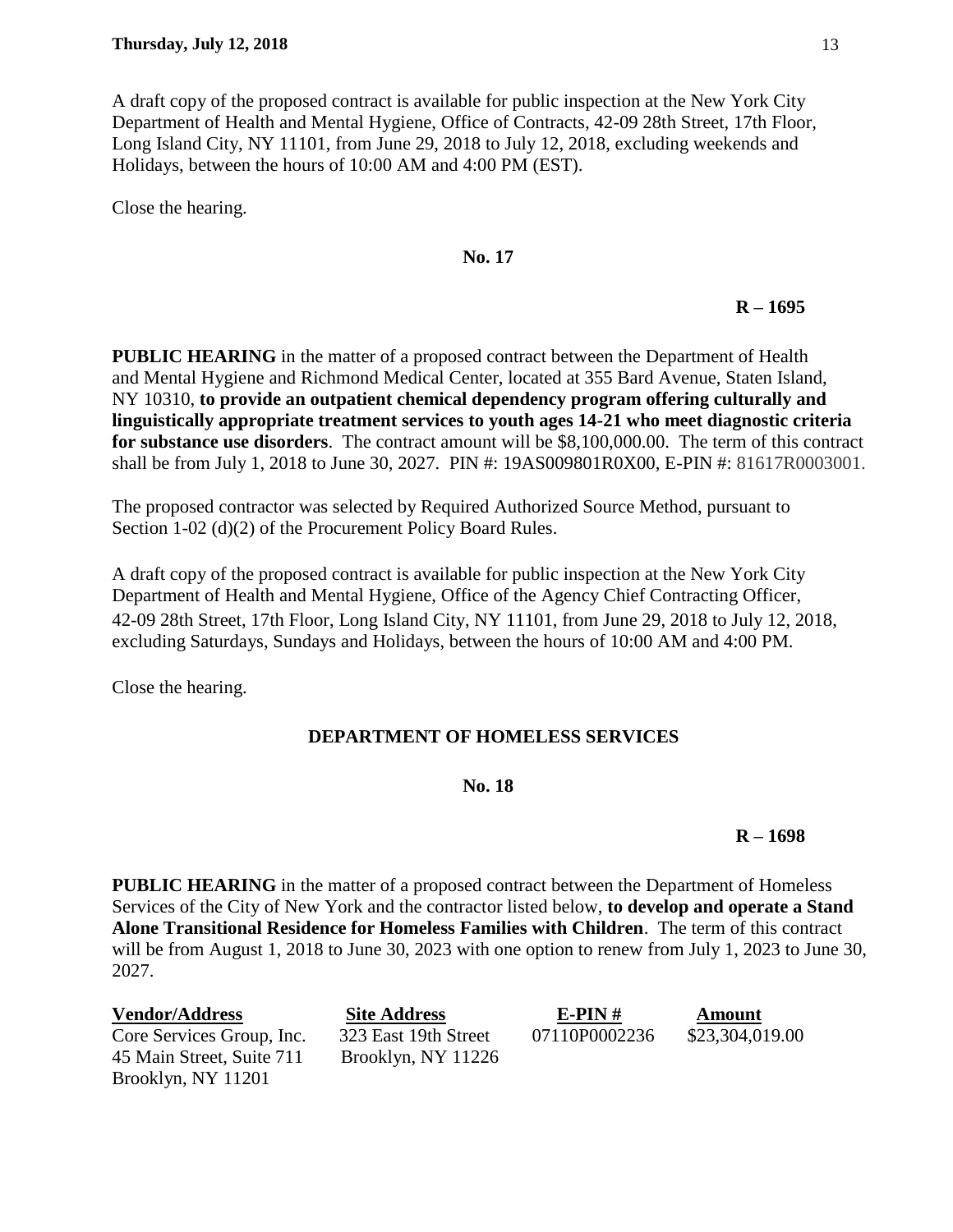A draft copy of the proposed contract is available for public inspection at the Human Resources Administration of the City of New York, Office of Contracts, 150 Greenwich Street, 37th Floor, New York, NY 10007, on business days, from July 5, 2018 to July 12, 2018, between the hours of 10:00 AM and 5:00 PM, excluding Saturdays, Sundays and Holidays. If you need to schedule an inspection appointment and/or need additional information, please contact Paul Romain at (929) 221-5555.

Close the hearing.

#### **No. 19**

# **R – 1699**

**PUBLIC HEARING** in the matter of a proposed contract between the Department of Homeless Services of the City of New York and the contractor listed below, **to develop and operate a Stand Alone Transitional Residence for Homeless Families with Children**. The term of this contract will be from October 1, 2018 to September 30, 2023 with one option to renew from October 1, 2023 to September 30, 2027.

| <b>Vendor/Address</b>     | <b>Site Address</b>  | E-PIN $#$     | Amount          |
|---------------------------|----------------------|---------------|-----------------|
| CORE Services Group, Inc. | Linden House         | 07110P0002237 | \$32,328,832.00 |
| 45 Main Street, Suite 711 | 200 Linden Boulevard |               |                 |
| Brooklyn, NY 11201        | Brooklyn, NY 11226   |               |                 |

The proposed contractor has been selected by means of the Competitive Sealed Proposal method (Open Ended Request for Proposals), pursuant to Section 3-03 (b)(2) of the Procurement Policy Board Rules.

A draft copy of the proposed contract is available for public inspection at the Human Resources Administration of the City of New York, Office of Contracts, 150 Greenwich Street, 37th Floor, New York, NY 10007, on business days, from July 5, 2018 to July 12, 2018, between the hours of 10:00 AM and 5:00 PM, excluding Saturdays, Sundays and Holidays. If you need to schedule an inspection appointment and/or need additional information, please contact Paul Romain at (929) 221-5555.

Close the hearing.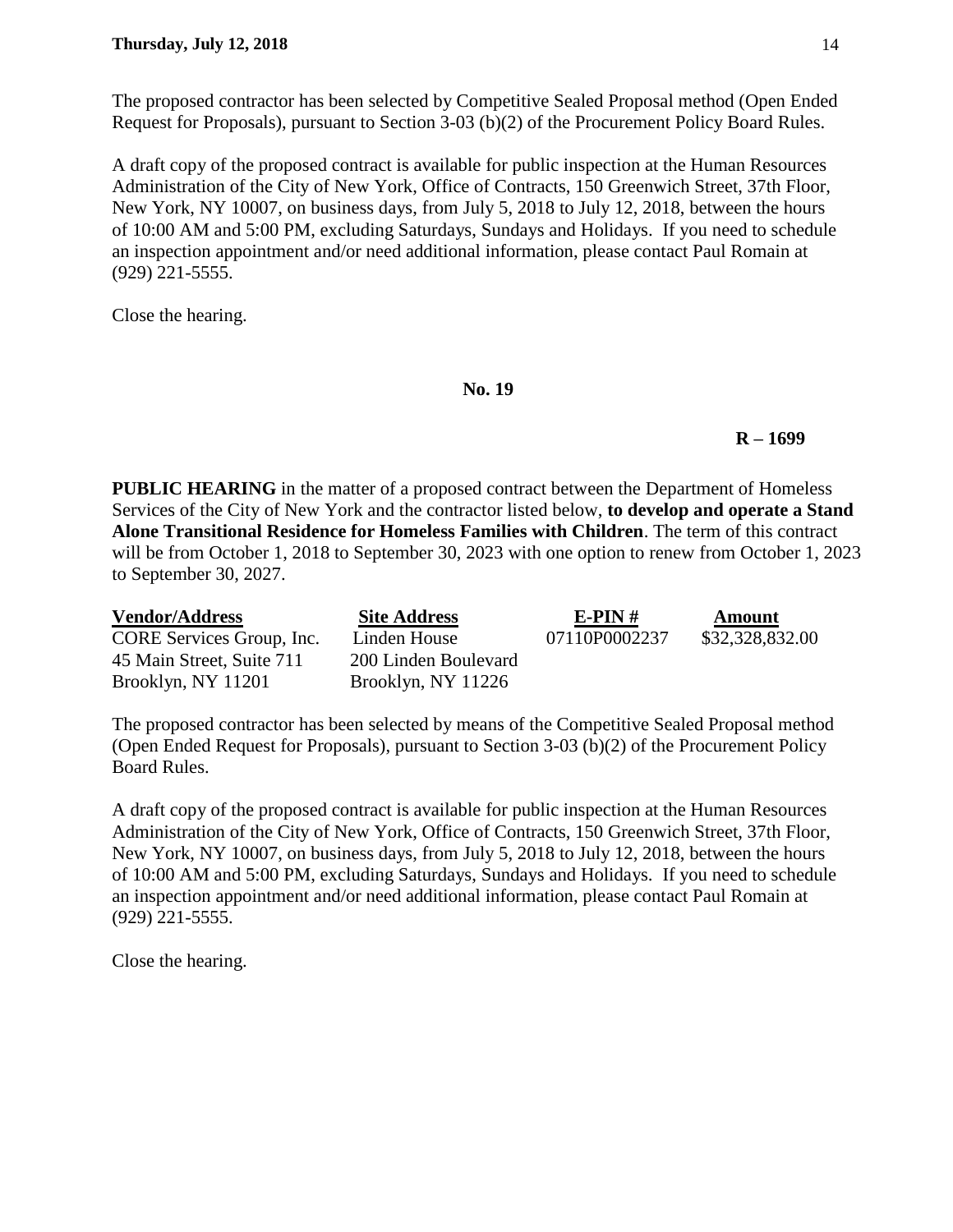# **DEPARTMENT OF HOUSING PRESERVATION AND DEVELOPMENT**

#### **No. 20**

#### **R – 1675**

**PUBLIC HEARING** in the matter of a proposed contract between New York City Department of Housing Preservation and Development ("HPD") and New York State Industries for the Disabled Inc., 11 Columbia Circle Drive, Albany, NY 12203-5156, **for the acquisition of Janitorial Services for HPD site offices within the five Boroughs**. The contract amount shall be \$1,467,316.00. The contract term shall be from August 1, 2018 to July 31, 2021, with one two-year renewal option from August 1, 2021 to July 31, 2023. E-PIN #: 80618M0002001.

The Vendor has been selected by Required Method of Source Selection (Preferred Source), pursuant to Section 1-02 (d)(1) of the Procurement Policy Board Rules.

A draft copy of the proposed contract is available for public inspection at the Department of Housing Preservation and Development, 100 Gold Street, 8th Floor, Room 8B-06, New York, NY 10038, on business days, from June 29, 2018 to July 12, 2018, excluding Holidays, from 10:00 AM to 4:00 PM. Contact Mr. Gaurav Channan, Deputy ACCO, Room 8B-06, at (212) 863-6140.

Close the hearing.

# **HUMAN RESOURCES ADMINISTRATION**

#### **No. 21**

#### **R – 1685**

**PUBLIC HEARING** in the matter of a proposed contract between the Human Resources Administration of the City of New York and the contractor listed below, **to provide legal services for Broadway Triangle area residents**. The term of this contract will be from July 1, 2018 to June 30, 2021.

| <b>Contractor/Address</b>      | $E-PIN#$      | <b>Amount</b>  | <b>Service Area</b> |
|--------------------------------|---------------|----------------|---------------------|
| <b>Brooklyn Legal Services</b> | 09618N0008001 | \$2,400,000.00 | <b>Brooklyn</b>     |
| Corporation A                  |               |                |                     |
| 260 Broadway                   |               |                |                     |
| Brooklyn, NY 11211             |               |                |                     |

The proposed contractor has been selected through Negotiated Acquisition Procurement method, pursuant to Section 3-04 of the Procurement Policy Board Rules.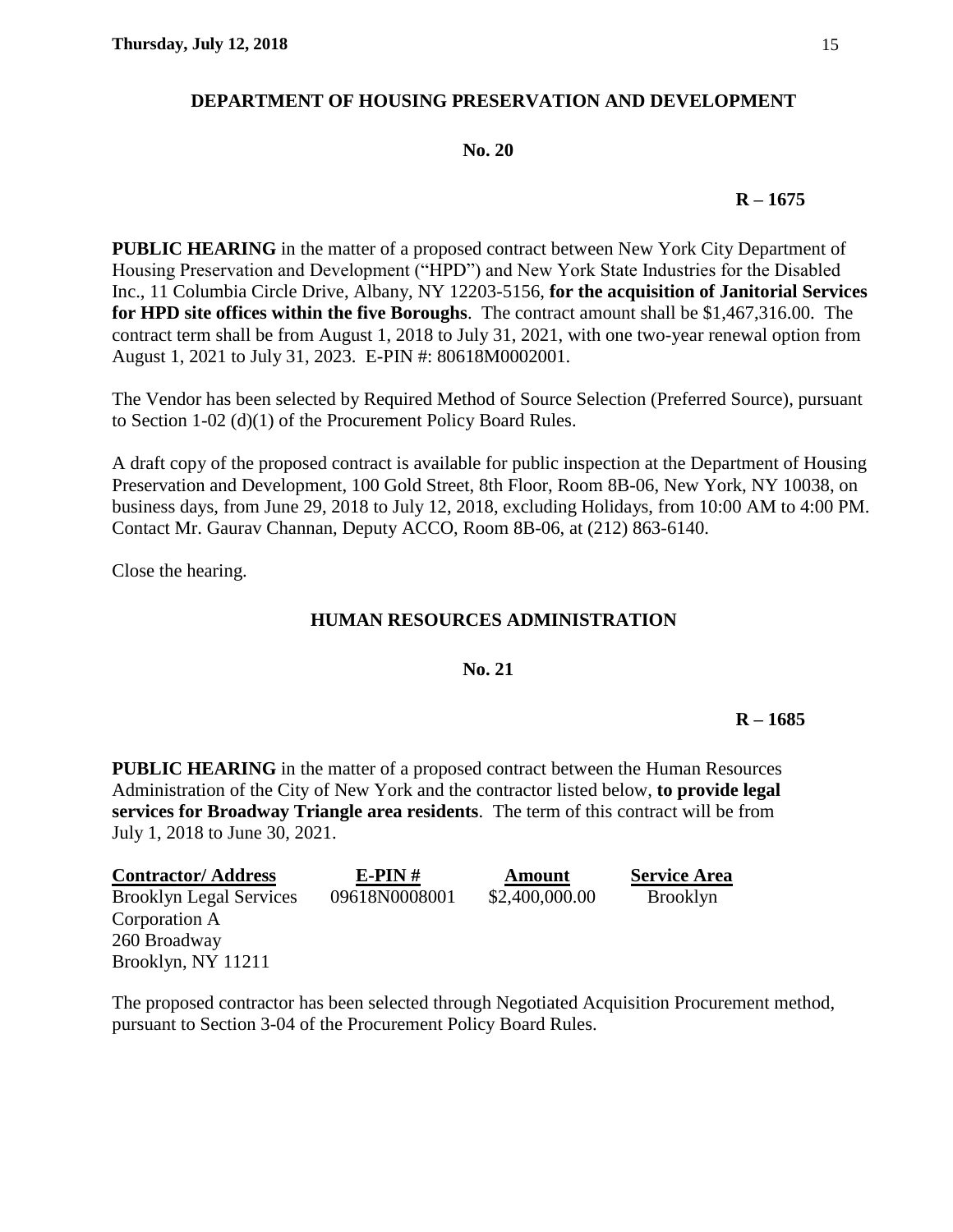A draft copy of the proposed contract is available for public inspection at the Human Resources Administration of the City of New York, Office of Contracts, 150 Greenwich Street, 37th Floor, New York, NY 10007, on business days, from June 29, 2018 to July 12, 2018, between the hours of 10:00 AM and 5:00 PM, excluding Saturdays, Sundays and Holidays. If you need to schedule an inspection appointment and/or need additional information, please contact Paul Romain at (929) 221-5555.

Close the hearing.

**No. 22**

**R – 1693**

**PUBLIC HEARING** in the matter of a proposed contract between the Human Resources Administration of the City of New York and the contractor listed below, **for the provision of Emergency Transitional Congregate Supportive Housing to PLWAs of the HIV/AIDS Services Administration**. The contract term shall be from January 1, 2017 to June 30, 2018.

| <b>Contractor/Address</b> | $E-PIN#$          | Amount       | <b>Service Area</b> |
|---------------------------|-------------------|--------------|---------------------|
| Heritage Health & Housing | 06909X0047CNVN003 | \$637,997.00 | Manhattan           |
| 416 West 127th Street     |                   |              |                     |
| New York, NY 10027        |                   |              |                     |

The proposed contractor has been selected by Negotiated Acquisition Extension method, pursuant to Section 3-04 (b)(2)(iii) of the Procurement Policy Board Rules.

A draft copy of the proposed contract is available for public inspection at the Human Resources Administration of the City of New York, Contracts and Services, 150 Greenwich Street, 37th Floor, New York, NY 10007, on business days, from June 29, 2018 to July 12, 2018, Monday through Friday, excluding Holidays, from 10:00 AM to 5:00 PM. If you need to schedule an inspection appointment and/or need additional information, please contact Paul Romain at (929) 221-5555.

Close the hearing.

**No. 23**

# **R – 1684**

**PUBLIC HEARING** in the matter of four (4) proposed contracts between the Human Resources Administration of the City of New York and the contractors listed below, **for the Provision of Wellness, Comprehensive Assessment, Rehabilitation, and Employment (WeCARE) Program**. The term of these contracts will be for three years from February 1, 2019 to January 31, 2022 with one three-year renewal option from February 1, 2022 to January 31, 2025.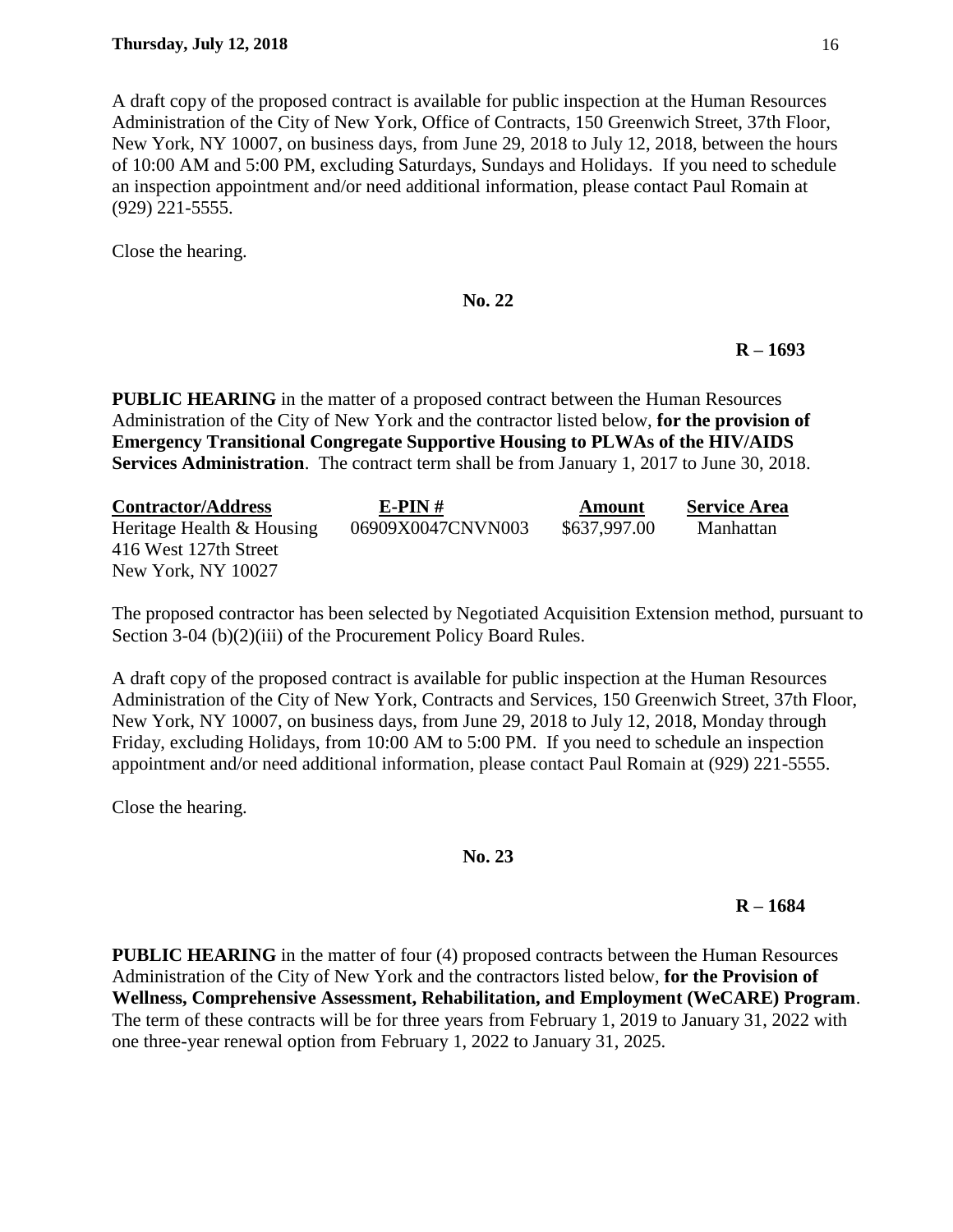| <b>Contractor/Address</b>                                                                                | $E-PIN#$      | <b>Amount</b>   | <b>Service Area</b>                          |
|----------------------------------------------------------------------------------------------------------|---------------|-----------------|----------------------------------------------|
| University Behavioral                                                                                    | 09616I0013001 | \$47,599,998.88 | Region I                                     |
| Associates, Inc.                                                                                         |               |                 | (Bronx)                                      |
| 111 East 210th Street                                                                                    |               |                 |                                              |
| Bronx, NY 10467                                                                                          |               |                 |                                              |
| Arbor $E \& T$ , LLC<br>dha Rescare Workforce Services<br>9901 Linn Station Road<br>Louisville, KY 40223 | 09616I0013002 | \$52,700,000.16 | Region II<br>(Brooklyn)                      |
| Arbor E $&$ T, LLC<br>dba Rescare Workforce Services<br>9901 Linn Station Road<br>Louisville, KY 40223   | 09616I0013003 | \$45,900,000.00 | Region III<br>(Manhattan &<br>Staten Island) |
| <b>MAXIMUS</b> Human Services, Inc.<br>1891 Metro Center Drive<br>Reston, VA 20190                       | 09616I0013004 | \$23,800,000.14 | <b>Region IV</b><br>(Queens)                 |

The proposed contractors have been selected through HHS ACCELERATOR Method, pursuant to Section 3-16 of the Procurement Policy Board Rules.

Draft copies of the proposed contracts are available for public inspection at the Human Resources Administration of the City of New York, 150 Greenwich Street, 37th Floor, New York, NY 10007, on business days, from June 29, 2018 to July 12, 2018, excluding Saturdays, Sundays and Holidays, from 10:00 AM to 5:00 PM. If you need to schedule an inspection appointment and/or need additional information, please contact Paul Romain at (929) 221-5555.

Close the hearing.

# **No. 24**

# **R – 1692**

**PUBLIC HEARING** in the matter of three (3) proposed contracts between the Human Resources Administration of the City of New York and the contractors listed below, **for the provision of Supportive Housing for Single Room Occupancy for Homeless Single Adults**. The term of these contracts will be for five years from July 1, 2018 to June 30, 2023.

| <b>Contractor/Address</b> | $E-PIN#$      | Amount         | <b>Service Area</b> |
|---------------------------|---------------|----------------|---------------------|
| Volunteers of America -   | 09618R0005001 | \$2,316,855.00 | Manhattan           |
| Greater New York, Inc.    |               |                |                     |
| 340 West 85th Street      |               |                |                     |
| New York, NY 10024        |               |                |                     |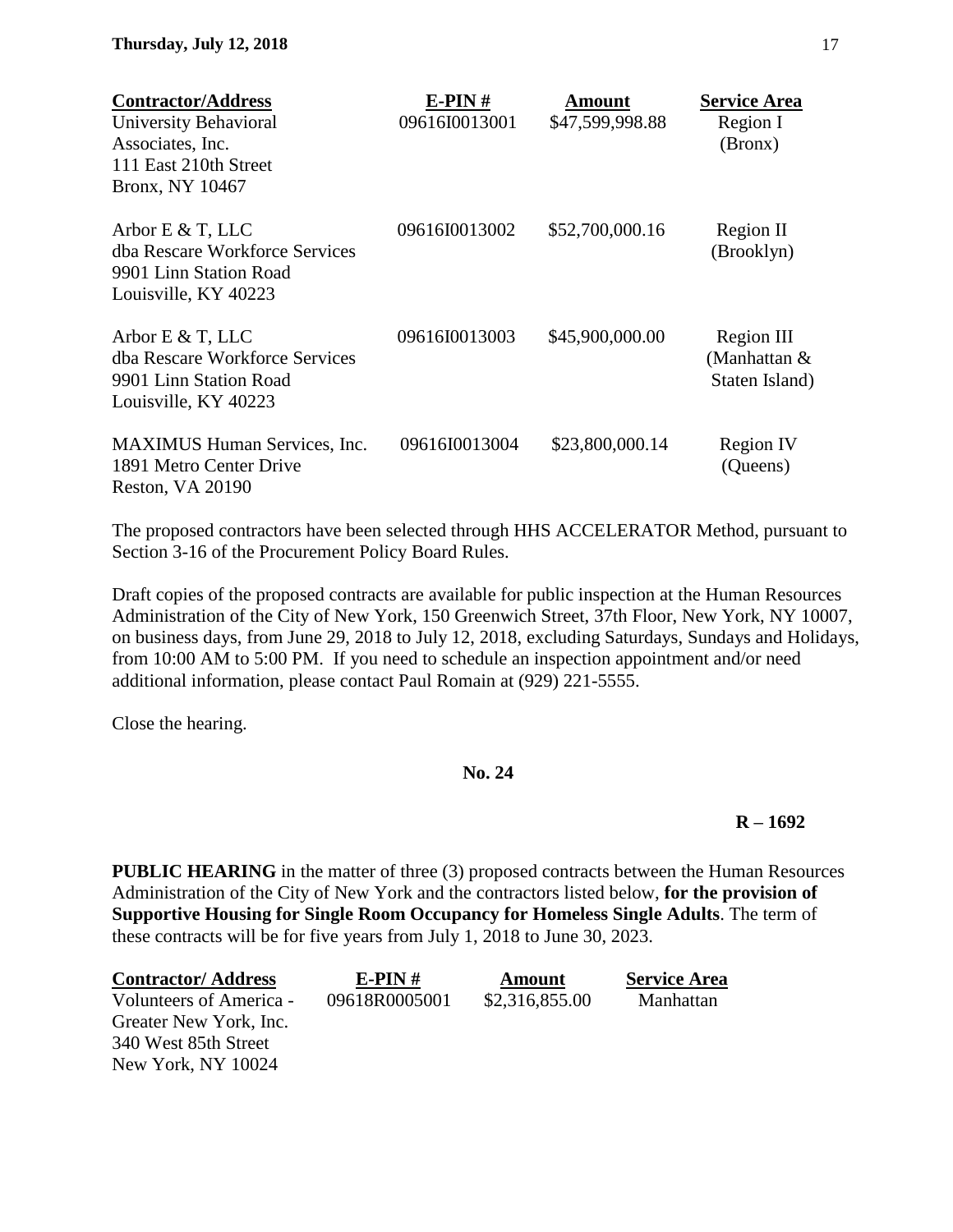| Volunteers of America - | 09618R0005002 | \$2,232,480.00 | <b>Bronx</b> |
|-------------------------|---------------|----------------|--------------|
| Greater New York, Inc.  |               |                |              |
| 340 West 85th Street    |               |                |              |
| New York, NY 10024      |               |                |              |
| Volunteers of America - | 09618R0005003 | \$1,163,095.00 | Manhattan    |
| Greater New York, Inc.  |               |                |              |
| 340 West 85th Street    |               |                |              |
| New York, NY 10024      |               |                |              |

The proposed contractors have been selected through Required Authorized Source Method, pursuant to Section 1-02 (d)(2) of the Procurement Policy Board Rules.

Draft copies of the proposed contracts are available for public inspection at the Human Resources Administration of the City of New York, Office of Contracts, 150 Greenwich Street, 37th Floor, New York, NY 10007, on business days, from June 29, 2018 to July 12, 2018, between the hours of 10:00 AM and 5:00 PM, excluding Saturdays, Sundays and Holidays. If you need to schedule an inspection appointment and/or need additional information, please contact Paul Romain at (929) 221-5555.

Close the hearing.

# **DEPARTMENT OF INFORMATION TECHNOLOGY AND TELECOMMUNICATIONS**

# **No. 25**

# **R – 1697**

**PUBLIC HEARING** in the matter of a proposed Purchase Order/Contract between the New York City Department of Information Technology and Telecommunications and Tempus Nova, Inc., located at 1550 Larimer Street, Suite 217, Denver, CO 80202, **for Google Cloud Platform**. The amount of this Purchase Order/Contract will be \$130,000.00. The term will be one year from the date of registration. PIN #: 20180200272.

The Vendor has been selected pursuant to Section 3-12 (e) of the Procurement Policy Board Rules.

A draft copy of the Purchase Order/Contract will be available for public inspection at the Office of New York City Department of Information Technology and Telecommunications, 15 MetroTech Center, 18th Floor, Brooklyn, NY 11201, from July 3, 2018 to July 12, 2018, excluding weekends and Holidays, from 9:00 AM to 4:00 PM (EST).

Close the hearing.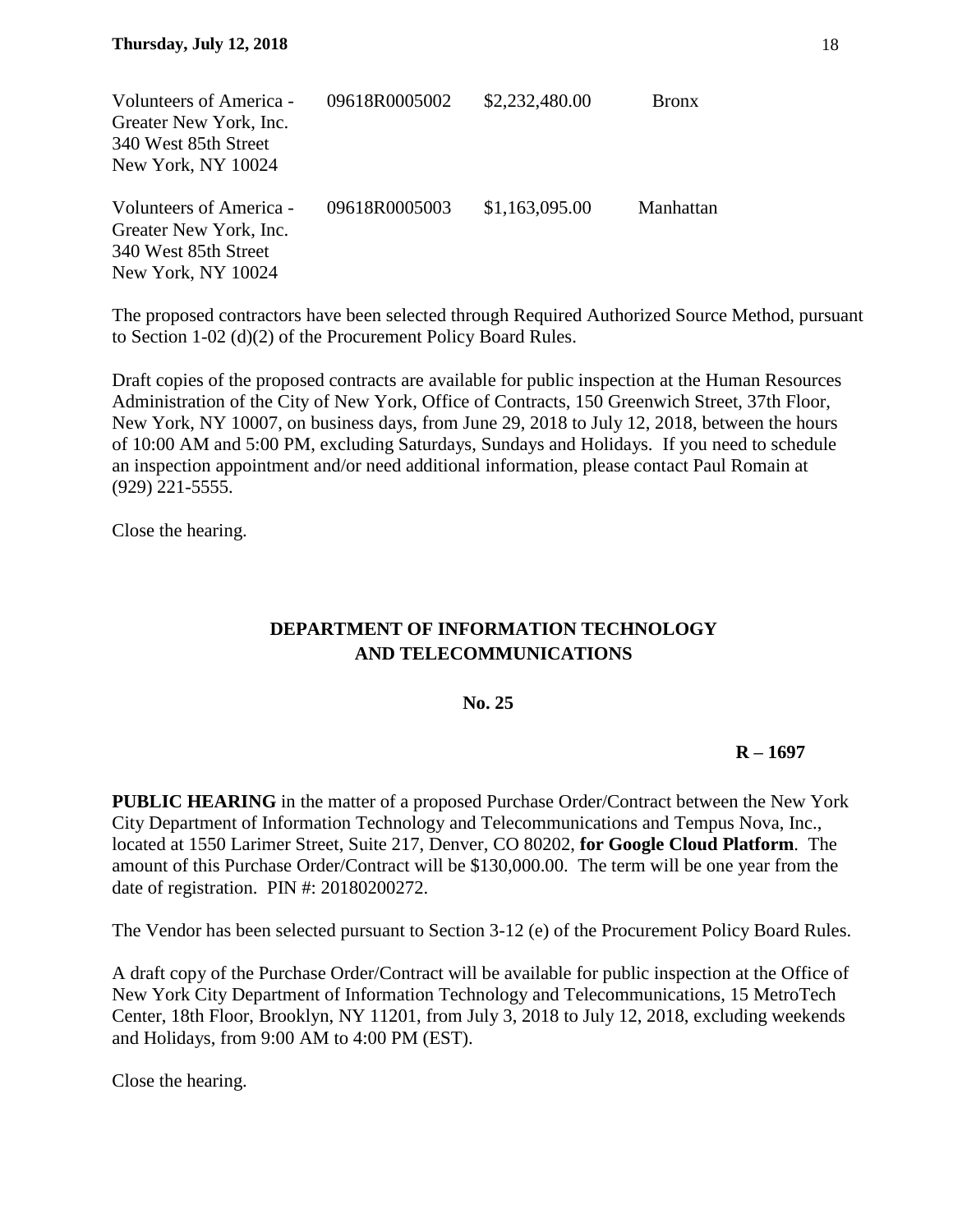# **DEPARTMENT OF PARKS AND RECREATION**

#### **No. 26**

#### **R – 1696**

**PUBLIC HEARING** in the matter of a proposed contract between the City of New York Parks and Recreation and James Corner Field Operations, LLC, 475 Tenth Avenue, 10th Floor, New York, NY 10018, **to provide Landscape Architect Design Services in relation to Fresh Kills Park End Use Master Plan, located in Staten Island, New York**. The contract amount shall be \$589,282.12. The term of the contract shall be 1,280 Consecutive Calendar Days. E-PIN #: 84618N0001001.

The proposed contractor was selected through Negotiated Acquisition Procurement Method, pursuant to Section 3-04 (b)(2)(ii) of the Procurement Policy Board Rules.

A draft copy of the proposed contract is available for public inspection at the City of New York Parks and Recreation, Consultant Procurement Management Unit, Olmsted Center Annex, Flushing Meadows-Corona Park, Corona, NY 11368, from July 3, 2018 to July 12, 2018, excluding Saturdays, Sundays and Holidays, from 8:00 AM to 4:00 PM. Anyone who wishes to review the contract please contact Ms. Maureen Babis at Maureen.Babis@parks.nyc.gov and Hector Balderas at Hector.Balderas@parks.nyc.gov.

Any person who wishes to speak at this public hearing should request to do so in writing. The written request must be received by the Agency within five (5) business days after publication of this notice. Written requests may be mailed to the attention of the Consultant Procurement Management Unit at the NYC Dept. of Parks & Recreation, Olmsted Center Annex, Flushing Meadows-Corona Park, Corona, NY 11368 or by e-mail to RFPSubmissions@parks.nyc.gov.

Close the hearing.

# **POLICE DEPARTMENT**

#### **No. 27**

# **R – 1680**

**PUBLIC HEARING** in the matter of a proposed contract between the Police Department of the City of New York and The Child Center of NY Inc., located at 118-35 Queens Boulevard, Forest Hills, NY 11375, **for the provision and administration of a Community Center at 127 Pennsylvania Avenue for the NYPD**. The contract amount shall be \$918,236.00 over the term of this Contract. The contract term shall be for two years from September 5, 2018 through September 4, 2020, with two two-year Renewal Options from September 5, 2020 through September 4, 2022 and from September 5, 2022 through September 4, 2024. PIN #: 0561700001203, E-PIN #: 05617I0002001.

The proposed contractor has been selected through HHS ACCELERATOR method, pursuant to Section 3-16 of the Procurement Policy Board Rules.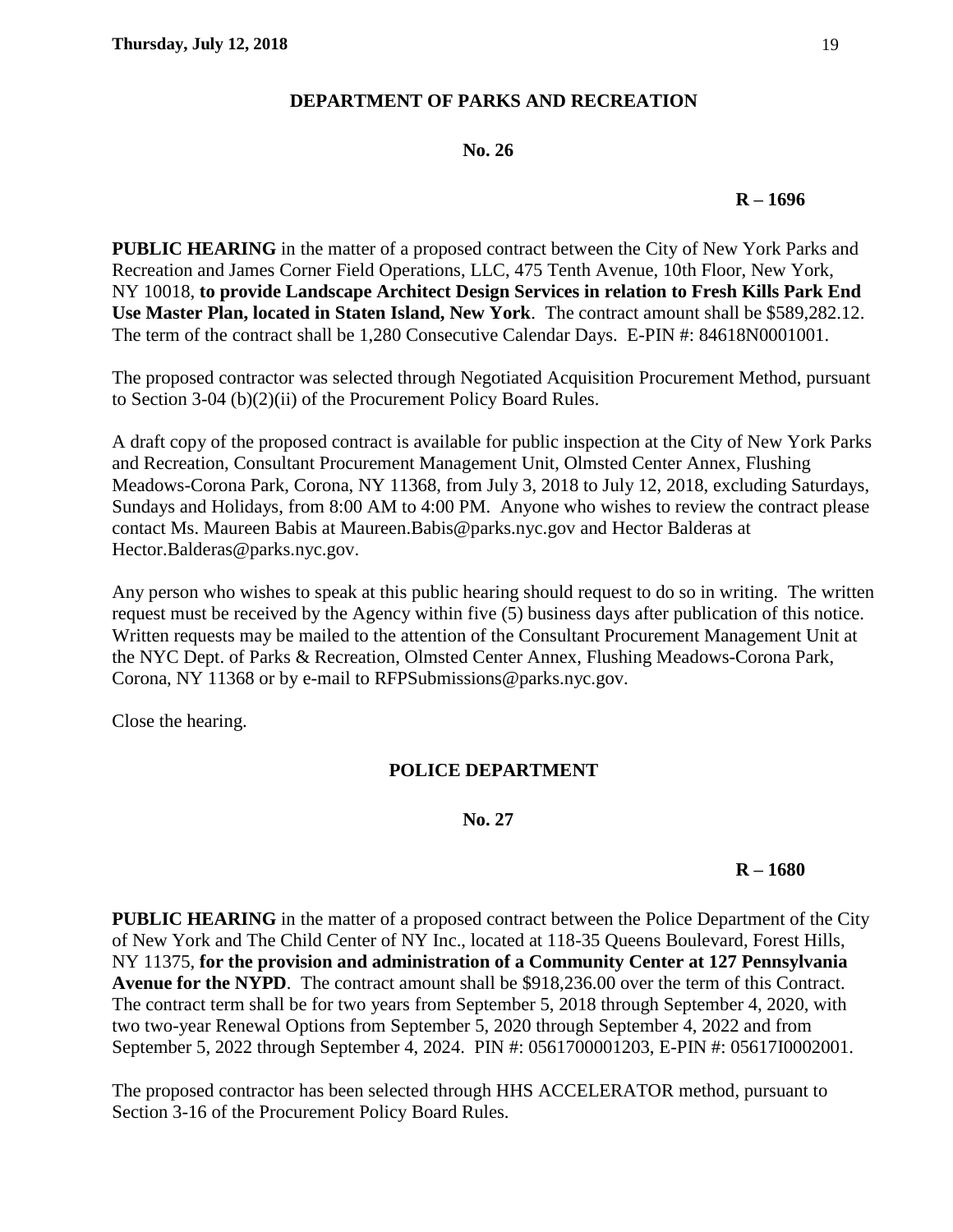A draft copy of the proposed contract is available for public inspection at the New York City Police Department Contract Administration Unit, 90 Church Street, Suite 1206, New York, NY 10007, on business days, excluding Holidays, from June 29, 2018 through July 12, 2018, from 9:30 AM to 4:30 PM. Please contact Claudia Castro at the Contract Administration Unit at (646) 610-4786 or claudia.castro@nypd.org to arrange a visitation.

Close the hearing.

# **DEPARTMENT OF TRANSPORTATION**

# **No. 28**

# **R – 1672**

**PUBLIC HEARING** in the matter of a proposed contract between the Department of Transportation of the City of New York and Jacobs Civil Consultants Inc., Two Penn Plaza, Suite 603, New York, NY 10121, **for the provision of Total Design and Construction Support Services for the Rehabilitation of Harlem River Drive Ramp to GWB over Harlem River Drive SB (Trans-Manhattan Expwy), Borough of Manhattan**. The contract amount shall be \$44,341,546.48. The contract term shall be 2920 Consecutive Calendar Days from the Date of Written Notice to Proceed for the Final Completion of Construction Contract. E-PIN #: 84118P0026001, PIN #: 84118MNBR212.

The proposed consultant has been selected by Competitive Sealed Proposal Method, pursuant to Section 3-03 of the Procurement Policy Board Rules.

A draft copy of the proposed contract is available for public inspection at the Department of Transportation, Office of the Agency Chief Contracting Officer, 55 Water Street, New York, NY 10041, from June 29, 2018 to July 12, 2018, excluding Saturdays, Sundays and Legal Holidays, from 9:00 AM to 5:00 PM.

Close the hearing.

#### **No. 29**

# **R – 1671**

**PUBLIC HEARING** in the matter of a proposed contract between the Department of Transportation of the City of New York and KS Engineers, PC., 65 Broadway, Suite 1002, New York, NY 10006, **for the provision of Total Design and Construction Support Services for Rehabilitation of Pelham Bay Park Equestrian Bridge over Amtrak-CSX, Borough of The Bronx**. The contract amount shall be \$3,457,286.64. The contract term shall be 2192 Consecutive Calendar Days from the Date of Written Notice to Proceed for the Final Completion of Construction Contract. E-PIN #: 84118P0018001, PIN #: 84118BXBR193.